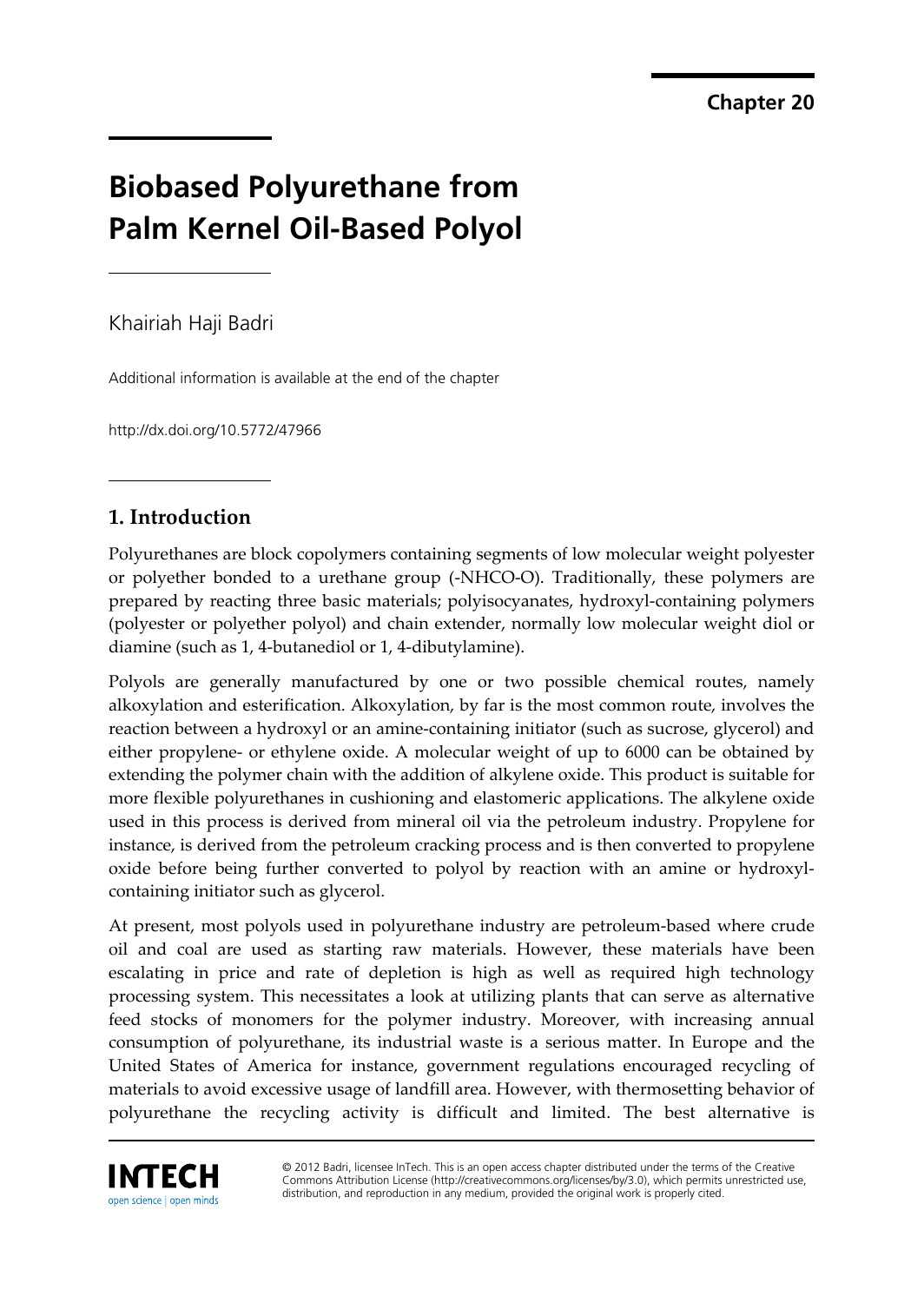biodegradation. Biodegradable polymers have widely been used in pharmaceutical industry such as suture usage, wound-dressings, surgical implants and medicine delivering system. But there are still some usage limitations either due to high production cost or its low performance. This performance can be achieved by chemical and physical modification of these materials through combination of biodegradable and non-biodegradable materials.

Polyurethane based on polyester has been known to be more biodegradable than from polyether. Utilization of renewable resources to replace petrochemicals in polyurethane industry has attracted attention of many technologists. Most of these renewable resources are forest products. Palmeri oil, vernonia oil, castor oil and cardanol oil (extracted from the cashew nut shell) have been used to synthesize polyurethane polyols with multiple functionality to replace the petrochemical-based polyols (Pourjavadi et al. 1998 and Bhunia et al. 1998). Castor oil has long been used in the polyurethane industry. Relatively, it is stable to hydrolysis due to its long fatty acid chain but sensitive to oxidation due to the present of unsaturated fatty acid. Commercially, it can only be used in the coating and adhesive industries.

Polyester polyols are generally consisted of adipic acid, phthalic anhydride, dimer acid (dimerized linoleic acid), monomeric glycol and triol. It has low acid number (normally 1-4 mg  $KOH/g$ ) and low moisture content (less than 0.1%). These properties are not easily achieved unless a high-technology processing method is applied. Due to these industrials requirements, polyester polyols are usually supplied at higher price compared to polyether polyols. Polyether polyols on the other hand, are commercially produced from catalytic reaction of alkylene oxide i.e.propylene oxide or ethylene oxide to di- or polyfunctional alcohol. Its functionality is four and above and is useful in the production of rigid foam. It can also be produced with the presence of di- or polyfunctional amine i.e. diethanolamine when high reactivity is required (such as laminated continuous panel production). Important properties specified in polyurethane industry for polyols are as summarized in Table 1.

| Classification          | Flexible foam / Elastomer | Rigid / Structural foam |
|-------------------------|---------------------------|-------------------------|
| Molecular Weight        | 1,000 to 6,500            | 400 to 1,200            |
| Hydroxyl value, mgKOH/g | 28 to 160                 | 250 to 1,000            |
| Functionality           | $2.0 \text{ to } 3.0$     | 3.0 to 8.0              |

**Table 1.** Technical requirements for polyols used in polyurethane industry (Wood 1990).

The lower the equivalent weight of polyol is, the higher the rigidity of the polyurethane. These contributed to higher compressive strength, modulus, thermal stability and dimensional stability polyurethanes. If the equivalent weight is excessively low, the resulting polymer becomes more friable and required more isocyanate especially for the production of rigid polyurethane foam (Berlin and Zhitinkina 1982).

Natural occurring oils and fats are water-insoluble substances originated from vegetable, land or marine animal known as triglycerides. A triglyceride is the reaction product of one molecule of glycerol with three molecules of fatty acids to yield three molecules of water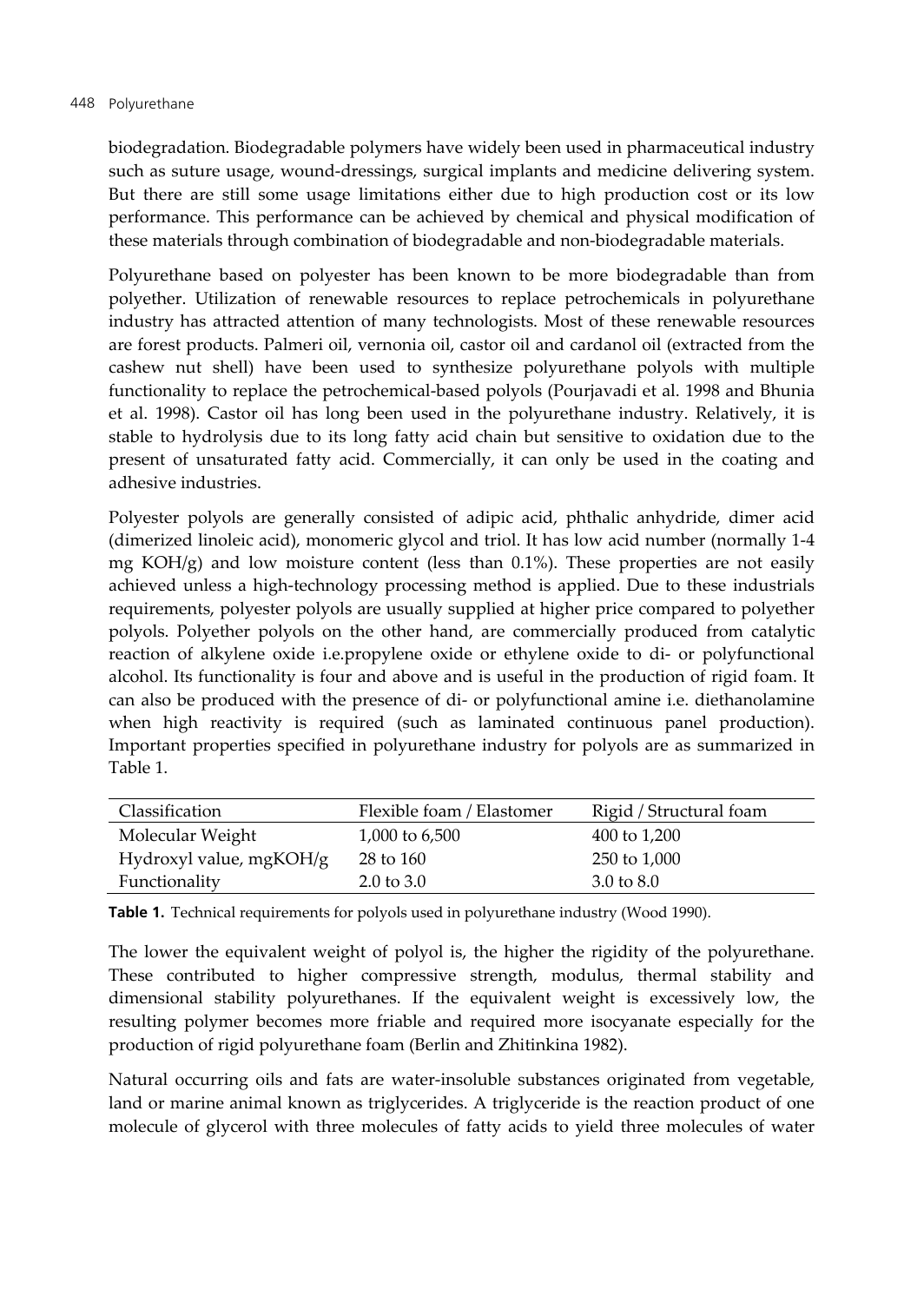and one molecule of a triglyceride. The molecular weight of the glycerol portion (C3H5) of a triglyceride molecule is 41. The combined molecular weight of the fatty acid radicals (RCOO-) varies. Natural oils can undergo a number of chemical reactions such as hydrolysis, esterification, interesterification, saponification, hydrogenation, alkoxylation, halogenation, hydroxylation, Diels-Alder reaction and reaction with formaldehydes. Polyester is a high molecular weight chemical with ester group –O-C=O- as repeating unit. It is achieved by polycondensation and esterification of carboxylic acid with hydroxylcontaining compounds.

Lauric oil or better known as lauric acid is the main source of fatty acids. The only lauric oils available to the world market are coconut oil and palm kernel oil. The oil palm is a monocotyledon belonging to the Elaeis Guiness species. Palm kernel oil (PKO) is obtained from the kernel part of the oil palm fruit. The percentage of unsaturated fatty acids is much lower compared to palm oil as shown in Table 2. PKO consist of 80 percent saturated fatty acid and 10% of each polyunsaturated and unsaturated fatty acid. Palm oil on the other hand, consist of 53% saturated fatty acid, 10% polyunsaturated and 37% unsaturated fatty acids. The higher the unsaturated fatty acid contents the unstable it is when exposed to heat. The reactivity increases substantially if the double bond are conjugated (separated by one single bond) or methylene-interupted (separated by a –CH2 unit). PKO contains only traces of carotene.

| Vegetable          | Saturated Fatty Acid, % |         |           |       |       | Unsaturated Fatty Acid, % |       |         |         |           |            |          |     |
|--------------------|-------------------------|---------|-----------|-------|-------|---------------------------|-------|---------|---------|-----------|------------|----------|-----|
| Oil                |                         |         |           |       |       | Enoic                     |       |         | Dienoic | Trienoic  |            |          |     |
| Carbon<br>Chain    | C8                      | C10     | C12       | C14   | C16   | C18                       | >C18  | $<$ C16 | C16     | C18       | $>\sim$ 18 | C18      | C18 |
| Palm Oil           |                         |         |           | 1-6   | 32-47 | 1-6                       |       |         |         | $40 - 52$ |            | $2 - 11$ |     |
| Palm<br>Kernel Oil | $2 - 4$                 | $3 - 7$ | $45 - 52$ | 14-19 | 6-9   | $1-3$                     | $1-2$ |         | $0 - 1$ | $10 - 18$ |            | $1 - 2$  |     |

**Table 2.** Fatty acid contents in palm oil and palm kernel oil (Khairiah Haji Badri 2002).

Two major reactions occurred during polymerization of polyurethane. First, the reaction of isocyanate with water yields a disubstituted urea and generates carbon dioxide. This is called the blowing reaction because the carbon dioxide is acting as an auxiliary-blowing agent. The second reaction is between the polyfunctional alcohol (polyol) and the isocyanate (Fig. 1).

| $R-N=C=O+R'-O-H$  | $\rightarrow$ | $R-NH-C(O)-O-R$                |
|-------------------|---------------|--------------------------------|
| Isocyanate Polyol |               | Polyurethane                   |
| $R-N=C=O+H-O-H$   | $\rightarrow$ | $R-NH-C(O)-O-R' + R-N-H + CO2$ |
| Isocyanate Water  |               | Polyurethane                   |
| $R-N=C=O+R-N-H$   | $\rightarrow$ | $R-N-C-N-R$                    |
| Isocyanate        |               |                                |

**Figure 1.** Addition polymerization of polyurethane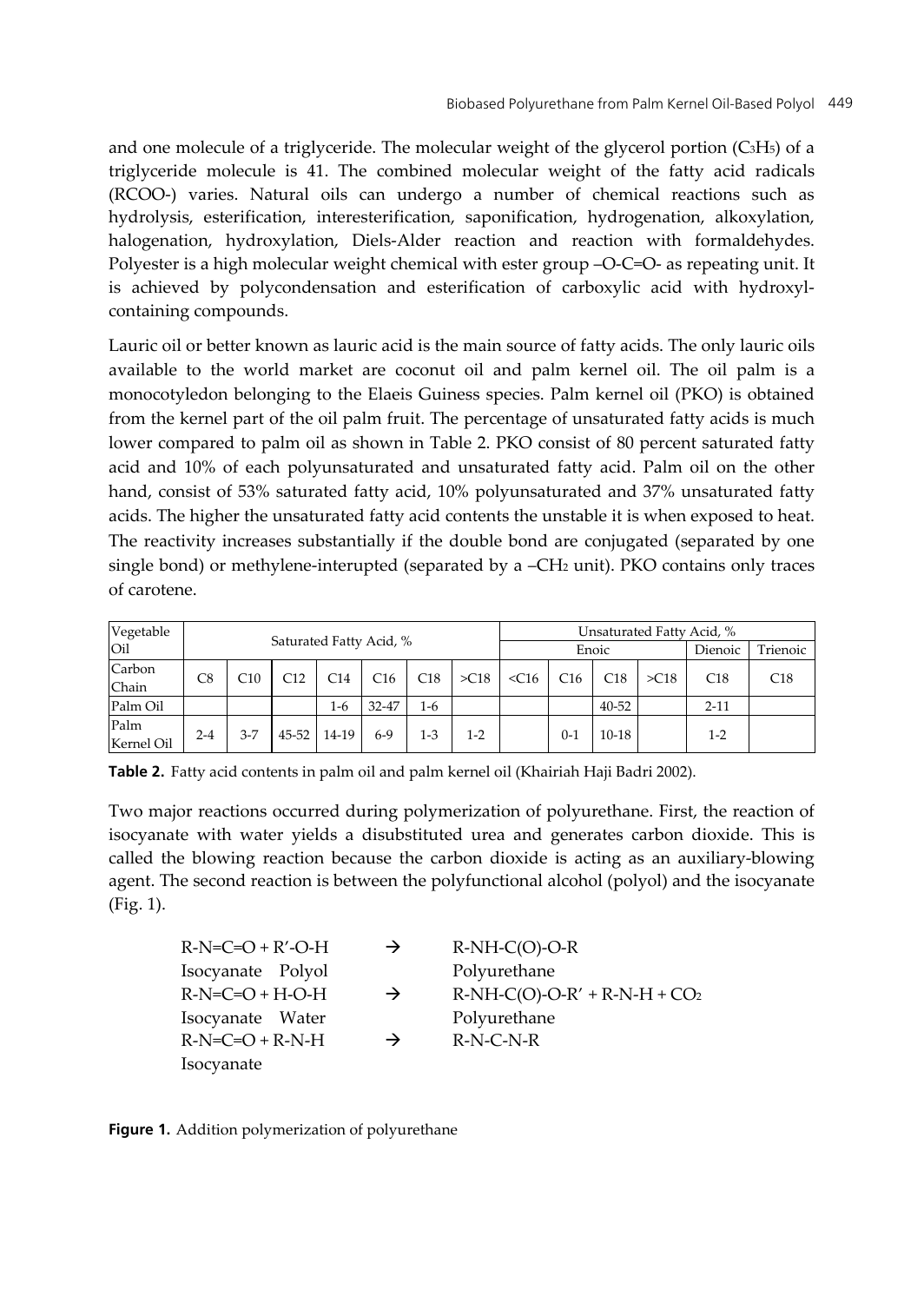#### 450 Polyurethane

It generates a urethane linkage and this is referred to as the gelation reaction. The isocyanate reacts slowly with alcohols, water and the unstable amino products without the present of catalyst. However, for most commercial requirements the acceleration of these reactions is required.

One characteristic of amorphous polymeric systems is the glass transition temperature,  $T_g$ that defines the point where the polymer undergoes a change from glassy to rubbery behavior. Considerable attention has been devoted over the last several years to these studies: synthesis of polyurethane polyol from PKO and the production of oil palm empty fruit bunch fiber-filled PU composites (Badri et al. 1999, 2000<sup>a</sup>, 2000<sup>b</sup>, 2001; Khairiah Haji Badri 2002; Badri et al. 2004<sup>a</sup>, 2004<sup>b</sup>; Badri et al. 2005; Badri & Mat Amin 2006; Badri et al. 2006<sup>a</sup>, 2006<sup>b</sup>; Mat Amin et al. 2007, Norzali et al. 2011<sup>a</sup>, 2011<sup>b</sup>; Liow et al.; Wong & Badri 2010, Badri & Redhwan 2010; ). These include intensive evaluation on the chemical, mechanical, thermal and environmental stress on the synthesized polyol and PU foam by looking at various scopes:

- Synthesis of the palm kernel oil-based polyol from refined, bleached and deodorized (RBD) palm kernel oil via esterification and polycondensation.
- Preparation of the polyurethane foam from the RBD PKO-based polyol and evaluation of its chemical, mechanical and thermal decomposition and glass transition temperature of the foam.

# **2. Vegetable oil-based polyurethane polyol**

Several reports have been published in producing polyurethane from vegetable oils and some of them have even been patented (Arnold 1983, Chittolini 1999 & Austin et al. 2000). Focus was given to utilization of mixture of vegetable oils in the polyurethane system and not as raw materials to produce the polyurethane. Vegetable oils that are frequently used are soybean oil, safflower oil, corn oil, sunflower seed oil, linseed oil, oititica, coconut oil, palm oil, cotton seed oil, peritta oil, olive oil, rape seed oil and nuts oil. Researches carried out using these oils were focusing on full usage of materials found abundance in certain area such as production of polyurethane foam from mixture of starch and triol polycaprolactone (Alfani et al. 1998) and mixture of starch, soybean oil and water *(Fantesk)* (Cunningham et al. 1997). Polyurethane products based on vegetable oils like nuts oil, soybean oil, corn oil, safflower oil, olive oil, canola oil and castor oil (Nayak et al. 1997, Bhunia et al. 1998, Mohapatra et al. 1998, Javni et al. 1999) exhibited high thermal stability. In Malaysia, the Malaysian Palm Oil Board (MPOB) has taken the initiative to produce polyol from the epoxidation and alcoholysis of palm oil (Ahmad et al. 1995, Siwayanan et al. 1999). An early finding has indicated that when natural oils or fats are epoxidized, they react with polyhydric alcohols to produce polyols. A study by Guthrie and Tait (2000) has successfully produced an ultraviolet (UV) curable coating from epoxidized and unprocessed palm oil, and epoxidised palm olein.

These researches however, are pointing to one direction that is synthesizing polyester. Polyester may be defined as heterochain macromolecules containing repeating ester groups (-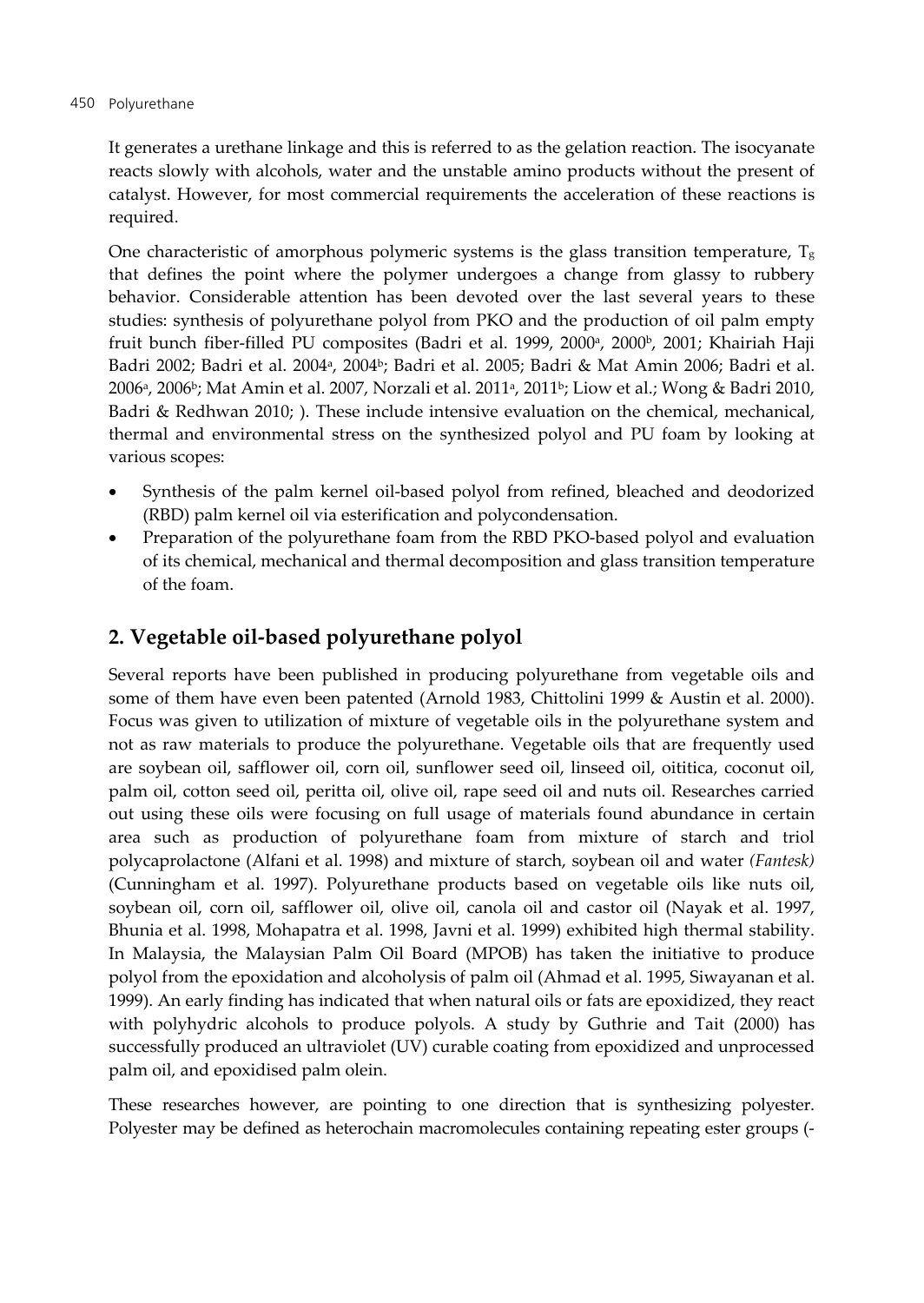COO-) in the main chain of their skeletal structures. Most useful routes to polyester synthesis of carboxylic acids are step growth or direct polyesterification (condensation polymerization) and ring opening polymerization of lactones. The former is suitable for synthesis of aliphatic polyester where it utilizes primary and secondary glycols where the primary hydroxyl groups being esterified more readily. The removal of liberated water from the process is carried out by stirring and percolation of inert gas such as nitrogen, N2. If a volatile monomer is used (i.e. glycol), an excess amount with respect to dicarboxylic acid  $(10 \, %w/w)$  should be added to compensate for losses caused by evaporation at high temperature. Side reactions may occur usually at 150°C and above which leads to changes in polymer structure and reduces molecular weight distribution of the polyester (Jedlinski 1992).

Esterification is one of many substitution reactions of carboxylic acids and their derivatives that involve tetrahedral addition intermediates. The extension of mechanism of carbonyl addition is as shown below. The best leaving group is the weakest base. In addition, reaction of ester with hydroxylamine (:NH2OH) gives N-hydroxyamides (known as hydroxamic acids). This is the point where it is vital to add some reactivities to the existing polyester by addition of the amide group to form polyesteramide (Loudon 1988).

Polyurethanes are possible to decompose by prolonged contact with water, diluted acids or moist heat (causes swelling and slow hydrolysis, particularly in some ester-type polyurethanes), chlorine bleach solutions (may cause yellowing and decomposition) and prolonged exposure to light (discoloration of derivatives of aromatic isocyanates) (Roff et al. 1971). The dimensional stability of foams is a time-dependent property that receives considerable attention. Disregarding cold aging at -15±2°C, humid aging (70± 2°C at 95±5% relative humidity) is usually a prime property. Humid aging requirements (specifications) are determined by the end use of the foam. A foam that has expanded and the shrunk is considered, as a first approximation, to be caused by the effect of plasticization by heat and moisture that would allow the stresses built into the foam at the gel to relax, which will then allow the foam to return to a lower energy state. For urethane foams specifically, high thermal stability results in excellent dimensional stability over a large temperature range.

### **3. Green material and technology**

The RBD palm kernel oil (viscosity of 65 cps, specific gravity of 0.99 g/ml, and moisture content of 0.02%) was obtained from Lee Oilmill Sdn Bhd, Kapar, Klang, Malaysia and was used as received without further purification. Polyhydric compounds consisted of dietanolamine, DEA (purity of 99.8%, hydroxyl value of 1057 mg KOH/g and functionality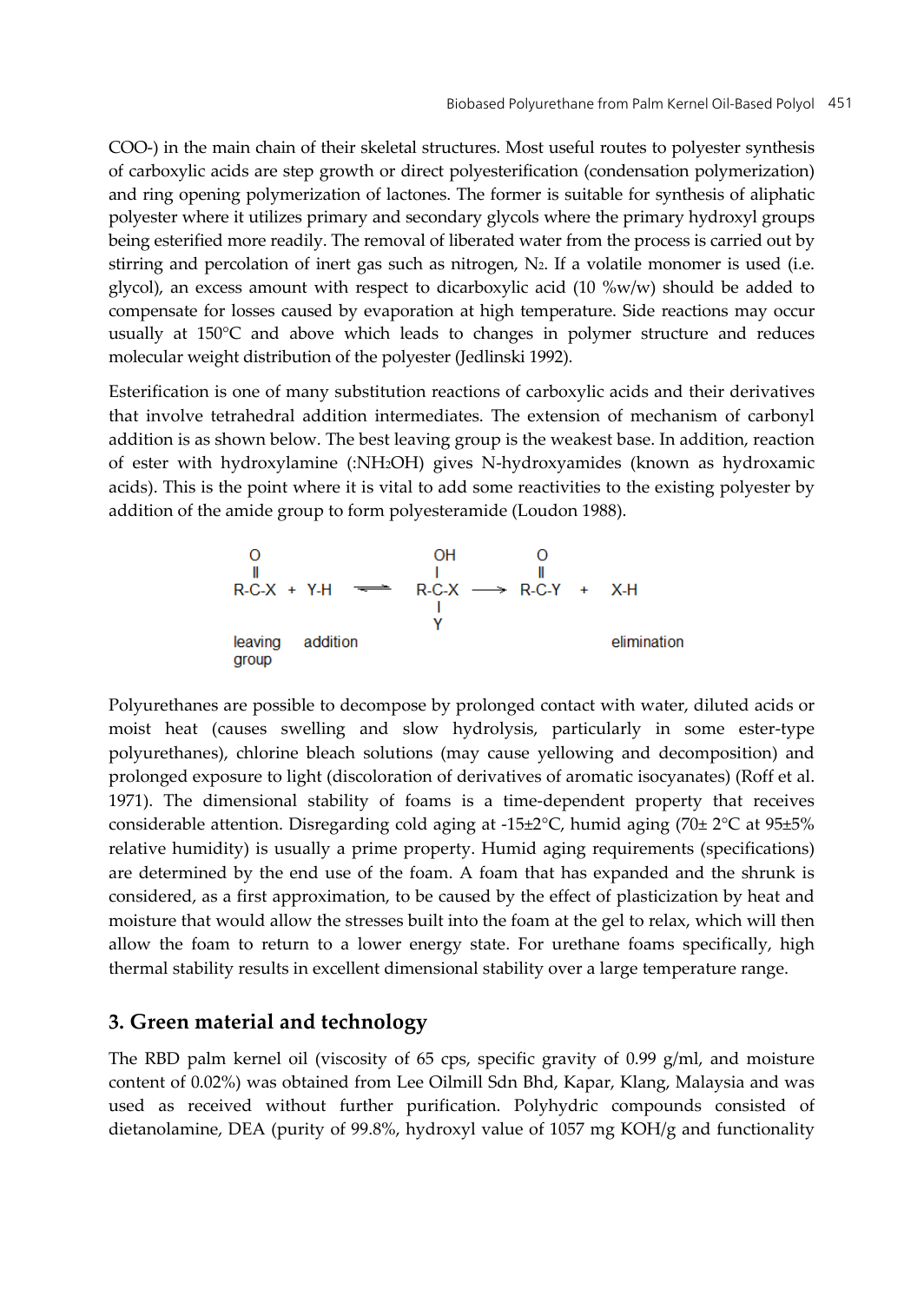#### 452 Polyurethane

of 2, with viscosity of 236 cps and moisture content of 0.05%) and ethylene glycol, MEG (hydroxyl value of 1122 mg KOH/g) were supplied by Cosmopolyurethane (M) Sdn Bhd, Pelabuhan Klang, Malaysia with the inclusion of potassium acetate which was manufactured by Merck (M) Sdn Bhd, Shah Alam Malaysia. Chemicals used for the preparation of polyurethane foam were crude MDI (2,4-diphenylmethane diisocyanate), tetramethylhexanediamine (TMHDA) and pentamethyldiethyltriamine (PMDETA) (Cosmopolyurethane (M) Sdn Bhd, Port Klang, Malaysia) and silicon surfactant (Tegostab B8408, Th. Goldschmidth, Singapore). The blowing (foaming) agent used was tap water.

DEA, MEG and potassium acetate were mixed homogeneously with a ratio of 90:7:3 to form the polyhydric compound. A mixture of this polyhydric compound with RBD PKO at stochiometric ratio was continuously stirred in a 2-L glass reactor and was reacted separately at three different temperature ranges: 165-175°C, 175-185°C and 185-195°C, each for 30 minutes. The nitrogen gas was flushed into the system throughout the process. The reflux flask was connected to a condenser and a vacuum pump to withdraw the water and excess of reagent from the system. The progress of the reaction was monitored by sampling at intervals. The samples collected were then analyzed. At the end of the reaction, the polyol produced was kept in a sealed cap glass jar for further analysis. 140 g of crude MDI was poured into 100 g mixture of resin (Table 3 and Appendix A).

| Composition               | Part by weight, pbw |
|---------------------------|---------------------|
| RBD PKO Polyol            | 100                 |
| Tegostab B8408            | 2                   |
| <b>TMHDA</b>              | 0.3                 |
| <b>PMDETA</b>             | 0.15                |
| Water                     | 4.5                 |
| Total pbw                 | 106.95              |
| Ratio of 100 parts to MDI | 100:140             |

**Table 3.** Formulation of palm-based polyurethane foam system.

The mixture was agitated vigorously using a standard propeller at a speed of 200 rpm for 10 seconds at 20°C (Fig. 2).



**Figure 2.** Polymerization of the palm-based polyurethane

The reaction time: cream time (CT), fiber/gel time (FT), tack-free time (TFT) and rise time (RT) was noted (Appendix B). The free-rise density (FRD) was calculated using equation (1).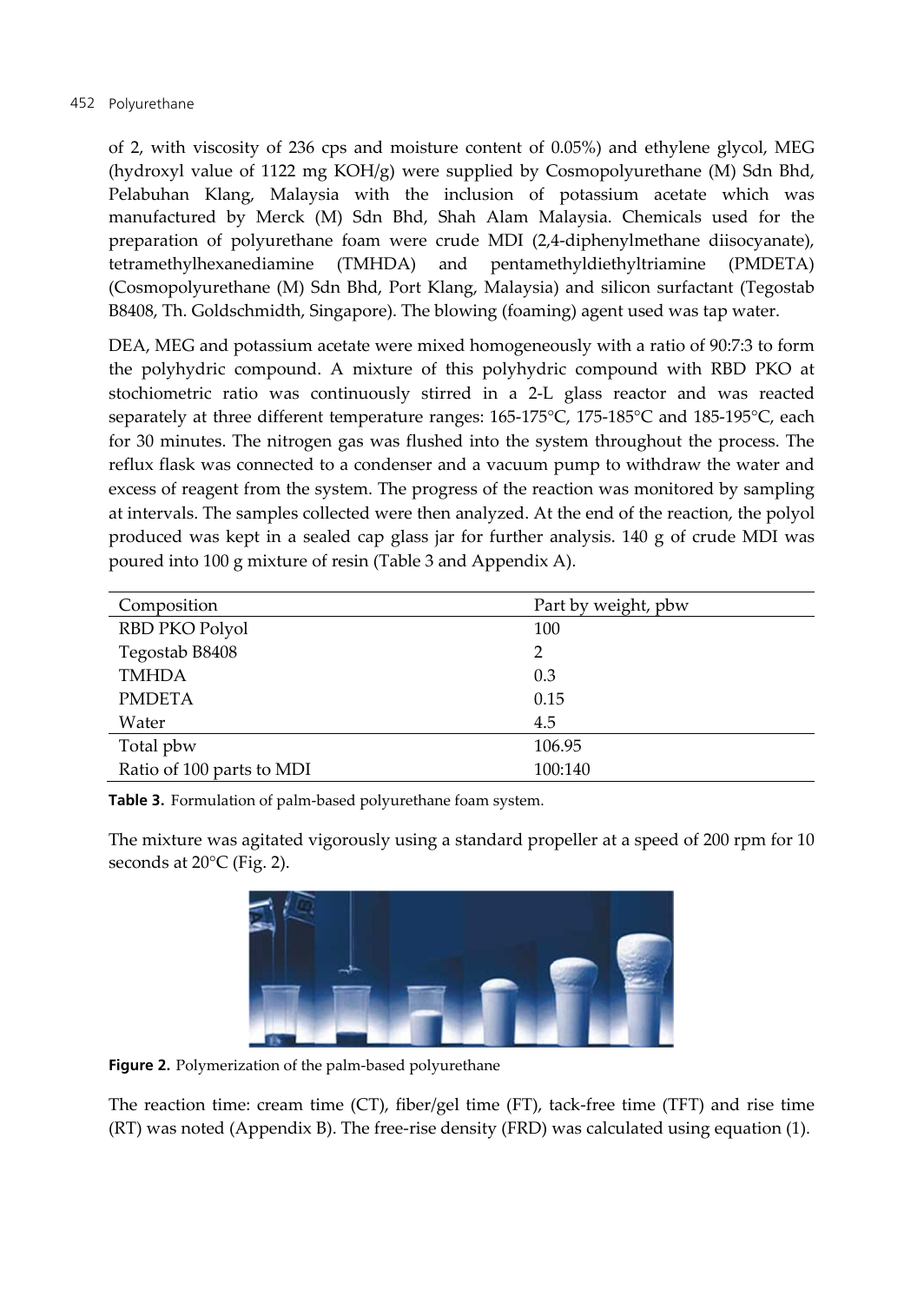Free - rise density, FRD (kg / m<sup>3</sup>) = 
$$
\frac{\text{(mass of foam and cup - mass of cup), kg}}{\text{capacity of cup, m}^3}
$$
 (1)

The mixture was poured into a waxed mold, covered and screwed tight. The foam was demolded after 10 minutes. The molded density was determined using equation (2). The molded foam was conditioned for 16 hours at  $23 \pm 2^{\circ}$ C before further characterization of the polyurethane foam.

Model density, MD (kg/m<sup>3</sup>) = 
$$
\frac{\text{mass of modeled foam, kg}}{\text{volume of modeled foam, m}^3}
$$
 (2)

Fourier Transform Infrared analysis of the RBD PKO polyol and palm-based PU was carried out on the Perkin Elmer Spectrum V-2000 spectrometer by Diamond Attenuation Total Reflectance (DATR) method. The samples collected during the intervals were scanned between 4000 and 600  $cm<sup>-1</sup>$  wavenumbers. For the former, two selected peaks (designated as peaks A and B) were used to monitor the progress of the reaction (derivatization).

Chromatography analyses were carried out on the former by thin layer chromatography followed by gas chromatography. A sample of 1 pph (part per hundred) by dilution in methanol was dropped on the silica plate with minimal diameter of about 0.5 mm and was applied 2 cm from the edge of the silica plate. The plate was removed once it traversed 2/3 of the length of the plate (normal length of a silica plate is 20 cm). The plate was placed in a chamber containing iodine crystals (iodine reacts with organic compounds to yield dark stain) after the methanol has all evaporated. The molecular weight was determined using gas chromatography coupled with mass spectrometer, GC-MS model Bruker 200 MHz with splitless inlet and HP5 (polar) column with flow rates of 1.0 μl/min. The oven was programmed to a temperature range of 100 to 280 °C at 6 °C/min.

Standard method ASTM D4274-88 (Standard Test Methods for Testing Polyurethane Raw Materials: Determination of Hydroxyl Numbers of Polyols) was used to determine the hydroxyl value of the polyol. The value calculated would be able to verify the FTIR peak ratio method for completion of derivatization process. The water content of the polyol was determined using the Karl Fischer Titrator model Metrohm KFT 701 series (ASTM D4672- 00(2006) e1: Standard Test Methods for Polyurethane Raw Materials: Determination of Water Content of Polyols) while the viscosity of the polyol was determined using the Brookfield digital viscometer model DV-I (ASTM D4878-88: Standard Test Methods for Polyurethane Raw Materials- Determination of Viscosity of Polyols). The viscosity of the polyol is important in determining the flowability of the polyurethane resin in the foaming process where it is advantageous in the material consumption. The specific gravity was determined following ASTM D4669–07: Standard Test Method for Polyurethane Raw Materials: Determination of Specific Gravity of Polyols. Other physical characterizations were determination of cloud point, pH and solubility of polyol in methanol, benzene, acetone, ether and water.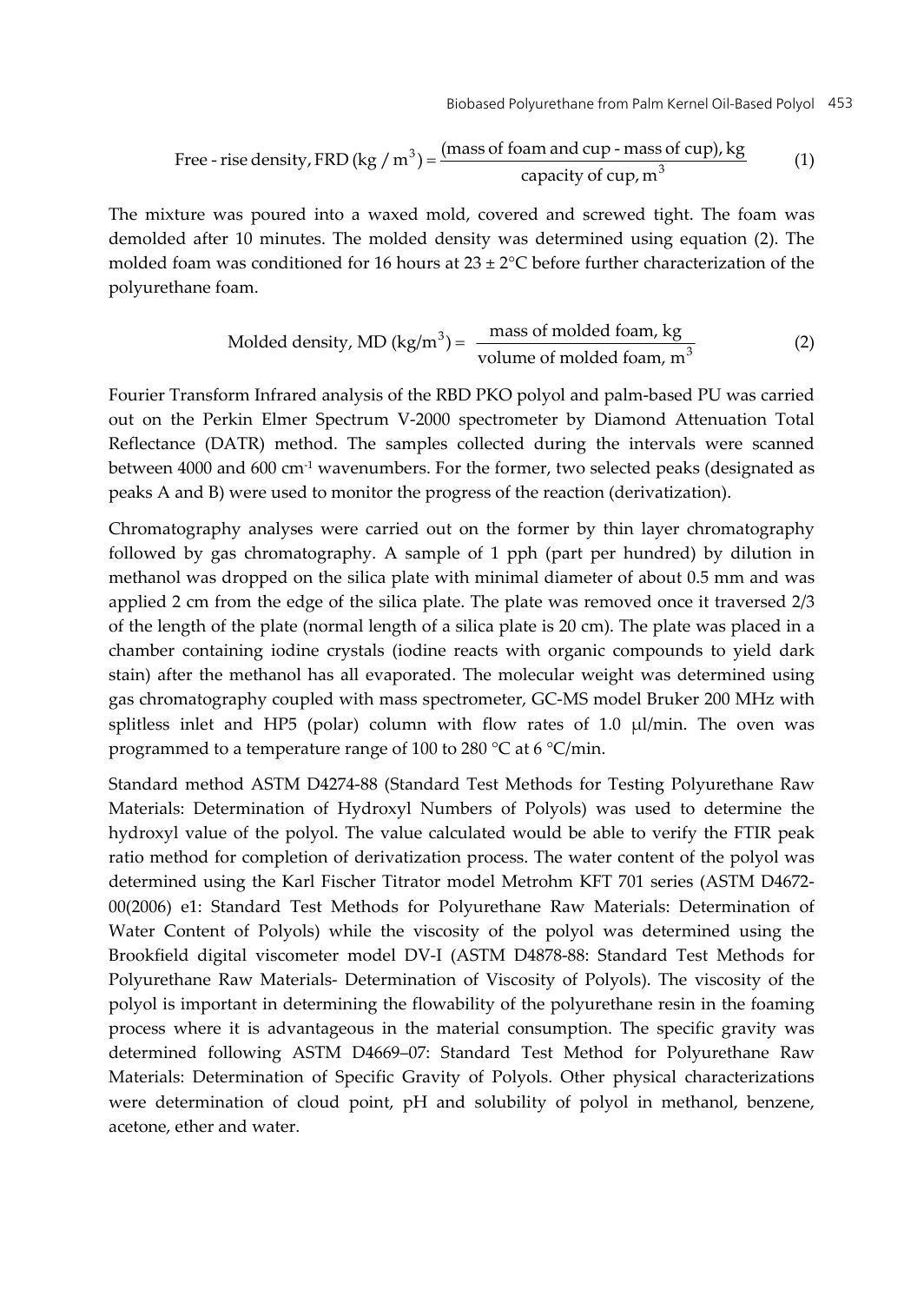The PU foams were characterized for their apparent molded and core densities, compression strength, dimensional stability and water absorption following standard method BS4370: Part 1:1988 (1996) Methods 1 to 5: Methods of test for rigid cellular materials. Foam samples were cut using into cubes of  $100 \text{ mm} \times 100 \text{ mm} \times 100 \text{ mm}$  in dimensions. A replicate of five specimens were used and carefully weighed using an analytical balance. The dimensions were measured following BS4370: Part 1:1988 (1996): Method 2. The apparent molded density was determined by using a simple mathematical equation, mass  $(kg)/volume$  (m<sup>3</sup>). The core density is determined by the same method but using skinless foam. The compressive strength test was carried out on a Universal Testing Machine Model Testrometric Micro 350 following BS4370: Part 1:1988 (1996): Method 3 at 23  $\pm$ 2°C. The specimens were cut into cubes of 50 mm  $\times$  50 mm  $\times$  50 mm in dimensions. The foam rise direction was marked and a crosshead speed of 50 mm/min was applied. The compression stress at 10% deflection, compression stress at 5% strain and compression modulus was noted. For the dimensional stability test, the specimens were cut into dimensions of 100 mm × 100 mm × 25 mm. The specimens were then put into a controlled temperature-humidity chamber each at  $-15 \pm 2$ °C and  $70 \pm 2$ °C, 95  $\pm 5$ % relative humidity for 24 hours. Method 5A of BS4370: Part 1:1988 (1996) standard was followed. The specimens were remeasured and percentage of change in dimensions was calculated. These are then converted to percentage in volume change. The water sorption was carried out using method in Annex D BS6586: Part 1:1993. The specimens were cut into dimension of 50 mm × 50 mm × 50 mm.

The thermal decomposition of the polyurethane foam was measured using a thermogravimetric analyzer model Shimadzu TGA-50 with temperature ranging from room temperature to 600°C at heating rate of 10°C/min under nitrogen gas atmosphere. Samples were placed in alumina pan holders at a mass ranging from 5 to 15mg. The thermal property of the foam was determined using a Perkin Elmer Model DSC-7 differential scanning calorimeter interfaced to the Model 1020 Controller. The samples were analyzed from room temperature to 200°C at a heating rate of 10°C/min. Standard aluminum pans were used to analyze 10 mg samples under nitrogen gas atmosphere. The insulation value (k-factor or  $\lambda$ value) of the polyurethane foam was determined using the Thermal Conductivity Analyzer model Anacon at testing temperature for cold plate at 25°C and hot plate at 35°C. The thickness of the specimens was 20-30 mm and method 7 of BS4370: Part 2: 1993 standard was followed.

The RBD PKO consists of triglycerides that when undergoes esterification form by products such as glycerol and other possible polyester network (Loudon 1988) as shown in Scheme 1 and Scheme 2. During the reaction, the acetate ion forms an intermediate, the carboxylic acids. These acids attack the lone pair in nitrogen atom in diethanolamine, DEA and formed the probable structure of the esteramide with hydroxyl terminal (Scheme 2)

 $R_1$ ,  $R_2$  and  $R_3$  generally are represented by R and it is very common to have lauric-lauricoleic composition of fatty acid in the carbon chains (Scheme 2).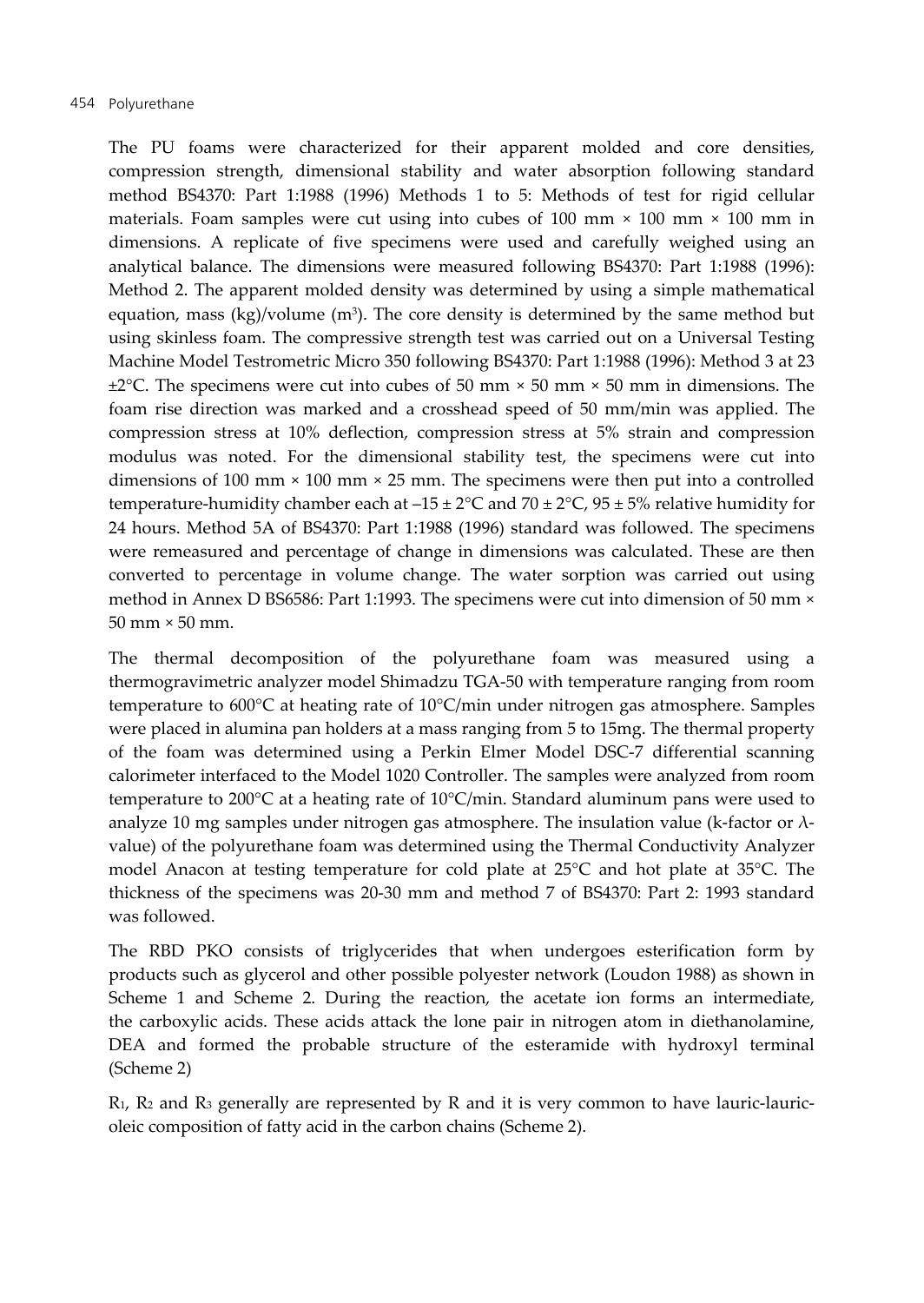

**Scheme 1.** Probable reaction mechanism between the RBD PKO and the hydroxyl-containing compound



**Scheme 2.** Conversion of RBD PKO to the esteramide (RBD PKO-based polyol)

RBD PKO reacts with the polyhydroxyl compound in an alkaline medium (contributed by the potassium acetate). The alkalinity of the system ensured that the RBD PKO is fully reacted. The selection on polyhydroxyl compound being used is the critical part where it should offer highest hydroxyl value and functionality polyol possible to fully converting the RBD PKO into polyol (highest yield). Methods used in this study involved polycondensation and esterification where these are the only routes that offered low reaction temperature and short reaction time. It produced polyol (compound with functional group –OH) at high yield (almost 100%), low moisture content and no toxic vapor. The esteramide or PKO-based polyol is a monoester with OH terminal.

# **4. Properties of the PKO-based polyol**

The derivatised RBD PKO-based polyol is a golden yellow liquid with a cloud point of 13°C. It has very low moisture content of 0.09% and low viscosity of 374 cps and specific gravity of  $0.992$  g/cm<sup>3</sup> at room temperature. Low water content and liquidy nature of the polyol are advantageous in formulating the polyurethane system especially when processing of end product is concerned. Less viscous polyol offers less viscous polyol resin which leads to system with good flowability. The viscosity increases as the degree of polycondensation and branching increases (Wood 1990). The physical properties of the PKO-based polyol are summarized in details in Table 4. It is important to note that raw RBD PKO solidified at room temperature with cloud point of about 23-24°C whilst the derivatized polyol solidified only at 13°C (cloud point). Polyol heating system is not required here as what is being used by other studies (Parthiban et al. 1999 and Ahmad et al. 1995).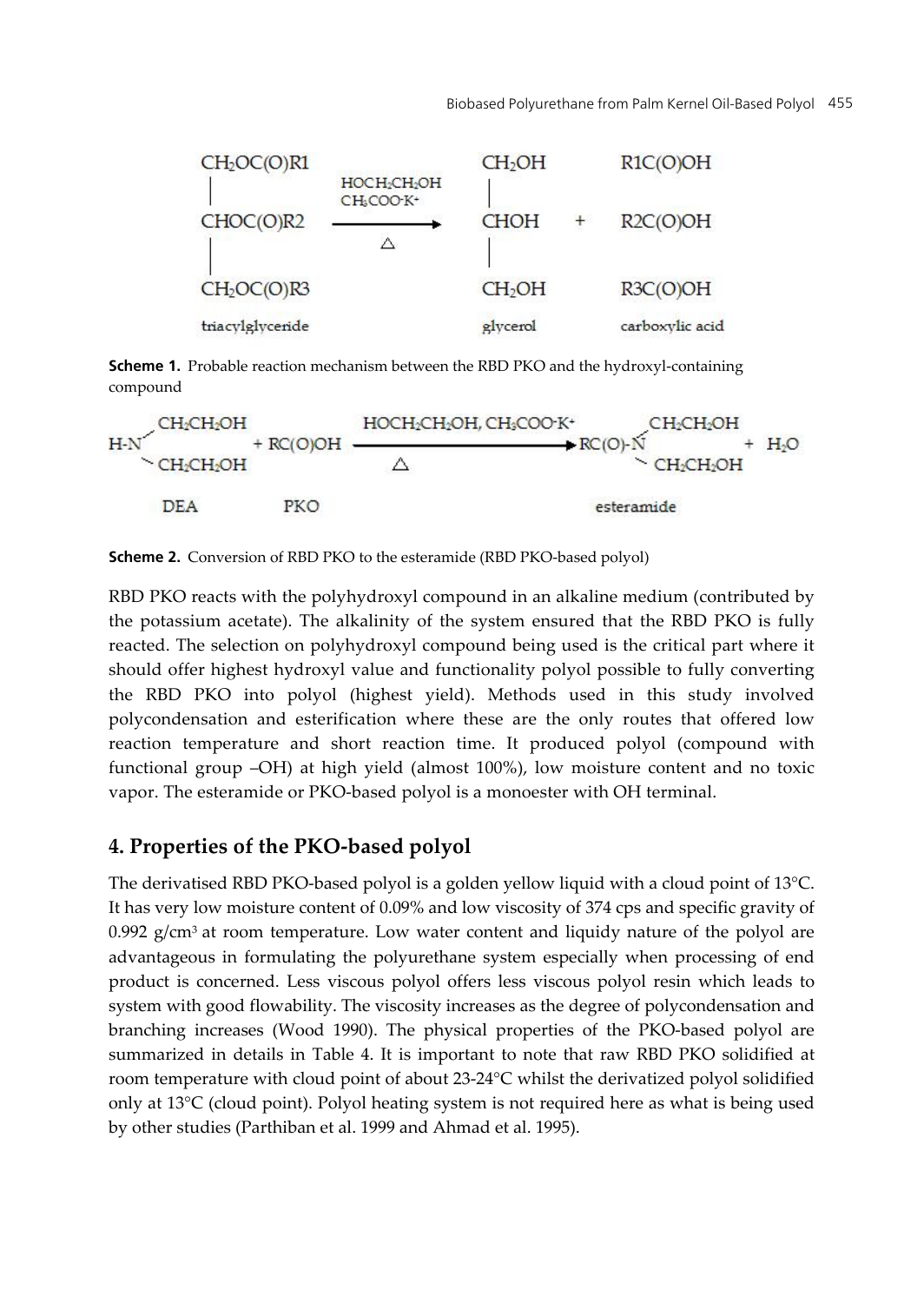#### 456 Polyurethane

| Parameters                            | Result                                |
|---------------------------------------|---------------------------------------|
| State at 25°C                         | Liquid                                |
| Color                                 | Golden yellow                         |
| Odor                                  | Odorless                              |
| Density at 25°C, g/cm <sup>3</sup>    | 0.992                                 |
| Solubility                            | Alcohol, Ketone, Ether, Alkane, Water |
| Cloud Point, °C                       | 13                                    |
| Viscosity at $25^{\circ}$ C, cps      | 374                                   |
| pH                                    | $9-10$                                |
| Moisture content at $25^{\circ}$ C, % | 0.09                                  |

**Table 4.** Physical properties of the derivatised RBD PKO-based polyol.

### **4.1. Chemical analysis**

a. Fourier Transform Infrared Spectroscopy (FTIR)

The RBD PKO, a chain of fatty acid with carboxylic acid group displays intense C=O stretching bands of acids absorb at 1711 cm<sup>-1</sup> as shown in Fig. 3 (a). The C-H stretches at 2932 and  $2855$  cm<sup>-1</sup>. Two bands arising from C-O stretching and O-H bending appear in the spectra of RBD PKO near 1320-1210 and 1440-1395 cm<sup>-1</sup> respectively. Both of these bands involve some interactions between C-O stretching and in-plane C-O-H bending. The C-O-H bending band near  $1440-1395$  cm<sup>-1</sup> is of moderate intensity and occurs in the same region as the CH2 scissoring vibration of the CH2 group adjacent to the carbonyl (Silverstein et al. 1991).

The FTIR spectrum of the derivatized RBD PKO was obtained from samples taken at 175- 180°C (Fig. 3(b)) during the esterification process. The spectrum was evaluated at peak 3351  $cm<sup>-1</sup>$  (designated as peak A) and 1622  $cm<sup>-1</sup>$  (designated as peak B). Peak A and B, which are the hydroxyl (-OH) and carbamate (O=C=N-) peaks respectively (assigned by IR Mentor Pro Classes, Sadtler Division Bio-Rad Laboratories 1990 and Silverstein et al. 1991). These peaks do not appear in the spectra of the raw RBD PKO (Fig. 3(a)). A vague trace of the hydroxyl peak was observed when PKO is mixed with the hydroxyl compound. Further increase in the reaction temperature and reaction time changed the percentage of transmittance for both peaks A and B significantly. It also indicated a formation of ester cleavage at 1710 cm-1. The sharp absorption bands in the region of  $1750-1700$  cm<sup>-1</sup> are characteristic of carbonyl group of ester (C=O) stretching vibrations (Silverstein et al. 1991).

Transmittance ratio of both peaks, the OH and the carbamate peaks (% transmittance of peak A divided by the % transmittance of peak B) was plotted as in Fig. 4. It was used to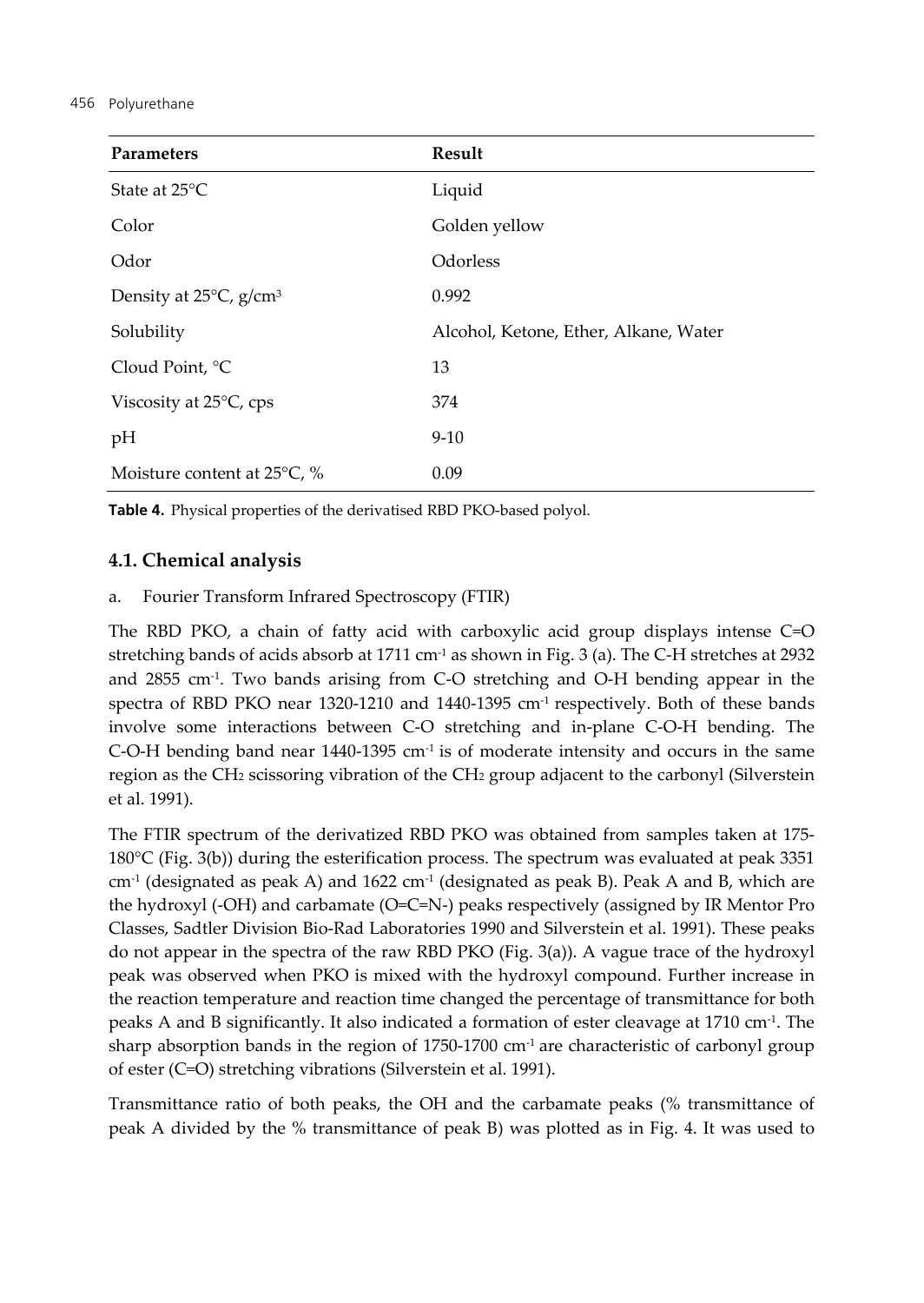identify the progress of the derivatization process (Chian and Gan 1998). Fig. 4 also showed that the hydroxyl value (OHV) reached to a constant at 350-370 mg KOH/g sample at intervals of 175-180°C for 15-30 minutes of reaction time. The FTIR spectrum and hydroxyl value (OHV) curves both demonstrated that 175-180°C at 15-30 minutes as optimum temperature and reaction time respectively. Both methods are advantageous in the identification of optimum processing parameters assuming that Beer's Law is applicable here. However, OHV determination method is slow and time-consuming. Therefore, FTIR method is more preferable in determining the completion of reaction for the RBD PKObased polyol (Chian and Gan 1998).



**Figure 3.** FTIR spectra of (a) the raw RBD PKO and (b) the palm-based esteramide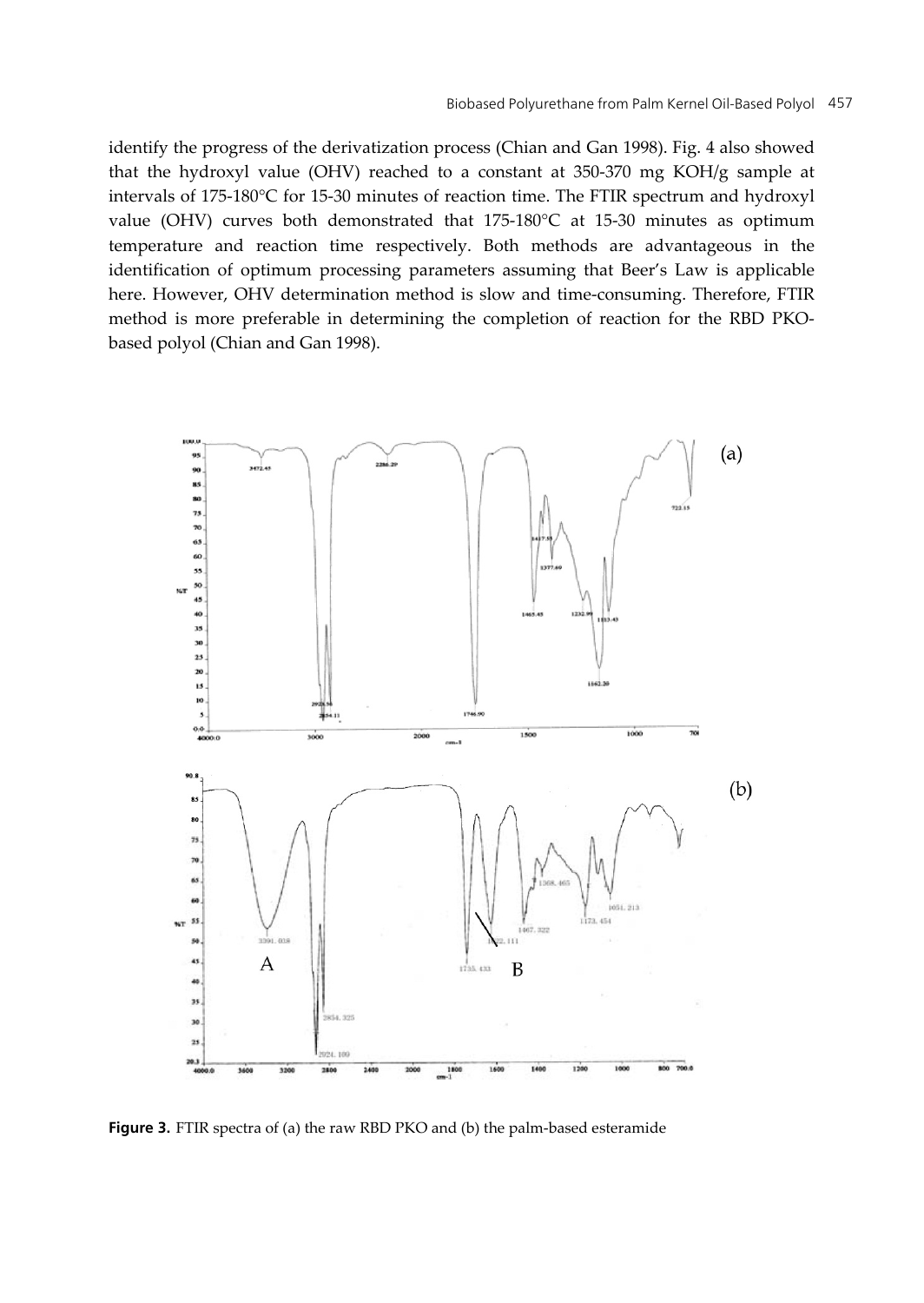

#### **Note:**

25 refers to derivatized RBD PKO at ambient temperature, 25°C 140 refers to derivatized RBD PKO at 140°C 160 refers to derivatized RBD PKO at 160°C 180/0 refers to derivatized RBD PKO at starting of 180°C 180/15 refers to derivatized RBD PKO at 180°C for 15 minutes 180/30 refers to derivatized RBD PKO at 180°C for 30 minutes 185/0 refers to derivatized RBD PKO at starting of 180°C 185/15 refers to derivatized RBD PKO at 185oC for 15minutes 185/30 refers to derivatized RBD PKO at 185°C for 30 minutes

**Figure 4.** Curve of ratio of OH peak to the C-N peak and the OHV curve of the blend at intervals

#### b. Thin Layer Chromatography

The thin layer chromatography (TLC) test on the desired products obtained at intervals of reaction time at  $175-180$ °C (0, 15 and 30 minutes) indicated a clear qualitative separation. These separations were compared to TLC carried out on individual ingredients: The RBD PKO, diethanolamine (DEA), the catalyst-potassium acetate in monoethylene glycol and standard lauric acid (Athawale et al. 2000). There were three separation peaks, identify as the PKO, DEA and small trace of the catalyst up to  $175{\text -}180^{\circ}\text{C}$  at 0 minute. At  $175-180$ <sup>o</sup>C for 15 minutes, only two separation peaks were observed and finally at  $175-$ 180 $\degree$ C for 30 minutes, only one separation peak was observed (Fig. 5). The result is parallel to the gas chromatography (GC) peaks of the final product, the RBD PKO-based polyol (Fig. 6)).

c. Gas Chromatography-Mass Spectrometry (GC-MS)

The samples collected at intervals ranging from  $165-170$ °C,  $170-175$ °C,  $175-180$ °C and 180-185°C were also evaluated for its purity using gas chromatography, GC coupled with mass spectrometry, GC-MS. Fig. 6 is the GC of the RBD PKO-based polyol reacted at 175- 180℃ for 15-30 minutes. The signal at retention time of 31.92 min is the desired product, the RBD PKO-based polyol (98.24%) while signals at retention time of 13.37 (0.08%), 16.36 (0.92%) and 27.91 (0.27%) representing small percentage traces of MEG, glycerol (by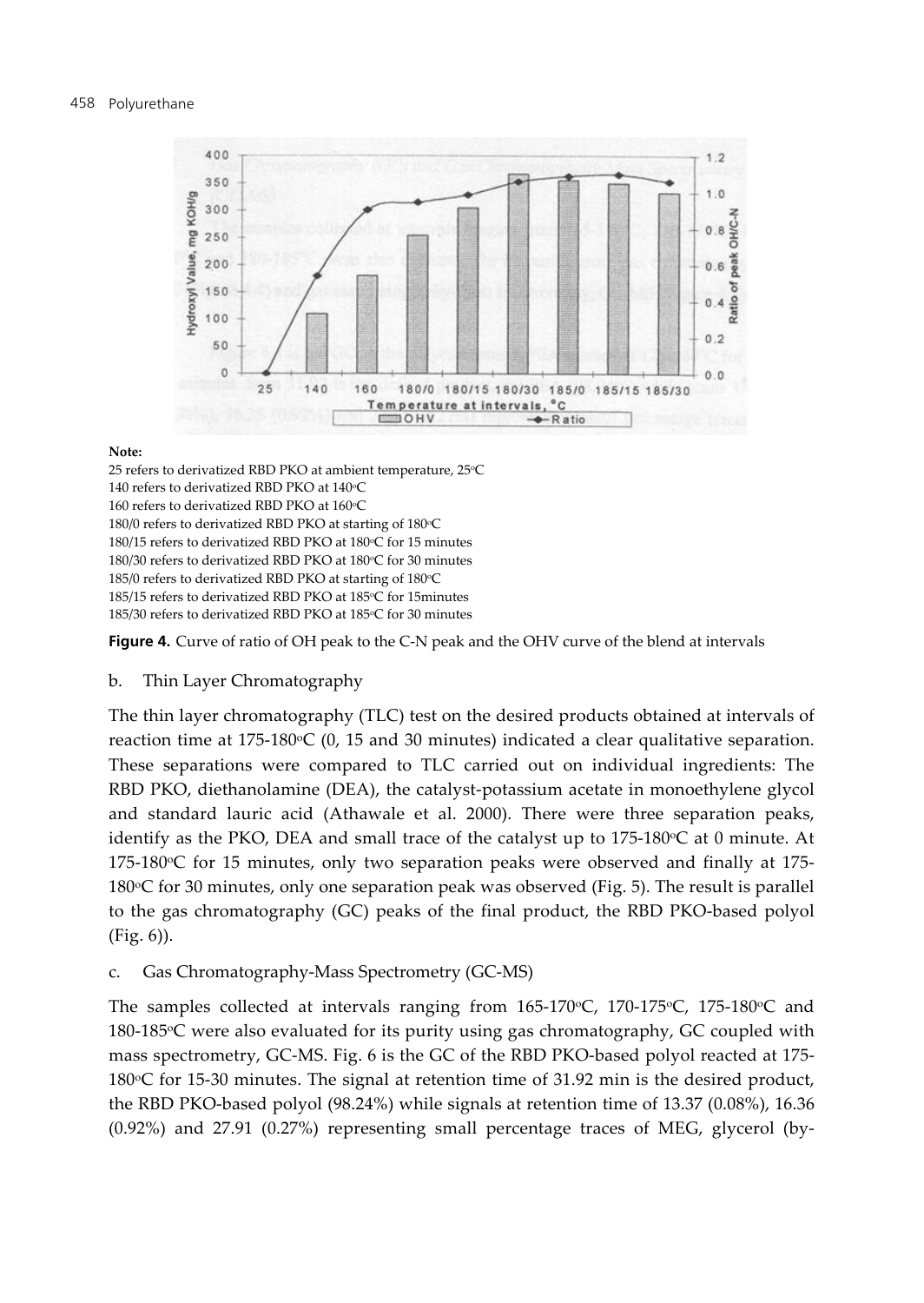product of esterification) and DEA (C:\ DATABASE\WILEY275.L). Others (0.49%) are traces of oligomeric polyester components from C14 and C18 chains. The GC-MS scan of the RBD PKO-based polyol showed an estimated molecular weight of 477. Molecular weight obtained at 165-170 and 170-175°C of reaction temperature was 296 and 355 respectively. Thus, molecular weight obtained at  $175{\text -}180^{\circ}\text{C}$  is considered to be the most desirable molecular weight for this study. The functionality of the RBD PKO-based polyol derived from this molecular weight and the determined hydroxyl value (OHV of 350 to 370 mg  $KOH/g$ ) is 2.98 to 3.15 calculated using the mathematical equation in equation 3.

Functionality = 
$$
M_w \times OHV / 56100
$$
 (3)

Note: Mw is the estimated molecular weight of the RBD PKO-based polyol obtained from GC-MS which is 477 OHV is the hydroxyl value of the RBD PKO-based polyol obtained using ASTM D4274-88 method, which is about 350-370 mg KOH/g sample



**Note**:

| PEA        | RBD PKO-based polyol                           |
|------------|------------------------------------------------|
| <b>DEA</b> | diethanolamine                                 |
| MEG        | monoethylene glycol                            |
| <b>STD</b> | standard lauric acid                           |
| 180/0      | derivatised RBD PKO at starting of 180°C       |
| 180/15     | derivatised RBD PKO at 180°C for 15 minutes    |
| 180/30     | derivatised RBD PKO at of 180°C for 30 minutes |

**Figure 5.** The thin layer chromatography of the ingredients

This range of functionality is suitable for rigid foam application (Wood 1990).

Both FTIR (IR Mentor Pro 1990) and GC-MS approaches (Wiley MS-database) could be used to estimate the most probable molecular structure of the RBD PKO-based polyol at 175-  $180\degree$ C/30 minutes (optimum temperature and reaction time) as 2-hydroxy-undecanoamide as in Scheme 2 (library search on Wiley MS-database giving 98% quality match). There is no intention of purification of the synthesized RBD PKO-based polyol as all these hydroxylcontaining compounds would react with crude MDI.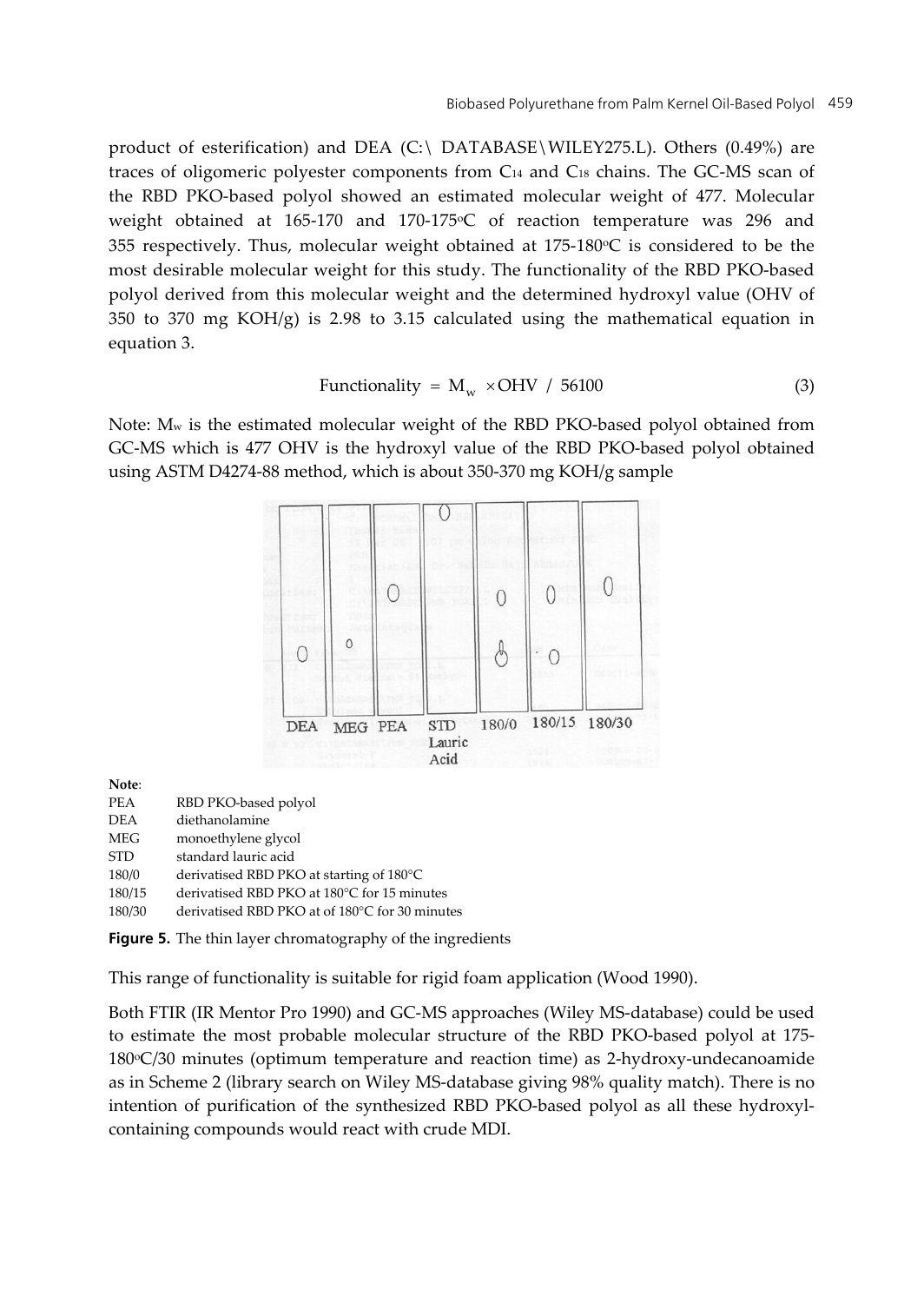

**Figure 6.** GC chromatogram of the RBD PKO-based polyol obtained at 175-180ºC for 30 minutes.

#### **4.2. Thermal testing**

The thermogram of the resulted RBD PKO-based polyol is as shown in Figure 7. Thermally, it is stable up to 167.6ºC and undergoes two stages decomposition at 167.6 to 406.3ºC with total weight loss of 99.41%. The initial 3.34% weight loss is contributed to the moisture content and other volatile impurities in the RBD PKO-based polyol (Oertel 1993). The initial decomposition is contributed by the degradation of RBD PKO-based polyol and traces of glycerol supported by the DTA curve which representing the softening temperature at 385ºC. Charred residue was obtained after testing.



**Figure 7.** TGA thermogram of the RBD PKO-based polyol obtained at 175-180ºC for 30 minutes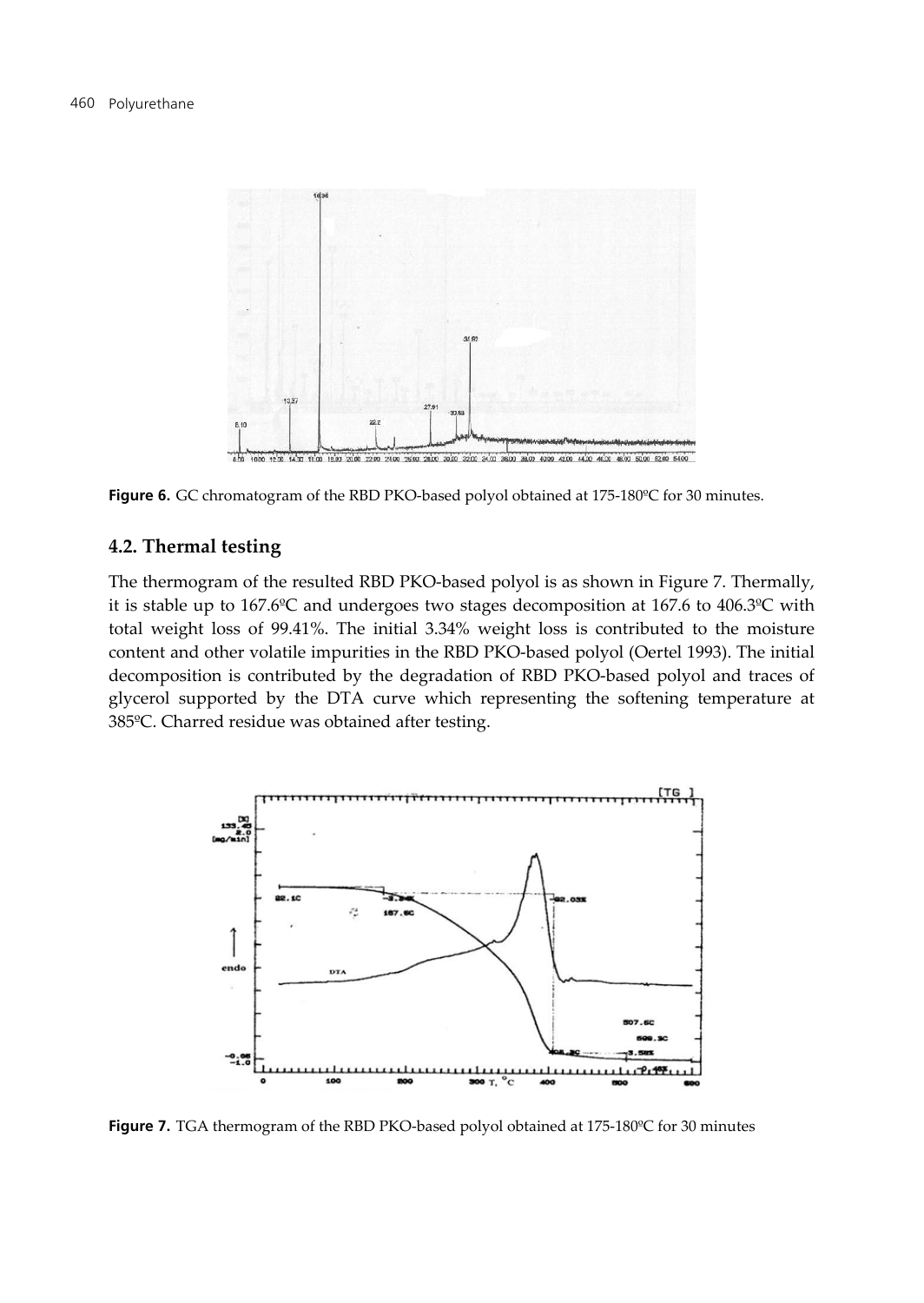# **5. Properties of the PKO-based polyurethane foam**

### **5.1. Physical properties**

The PKO-based polyurethane foam (PUF) produced is a light yellow solid with skin thickness of about 1.5 mm. It is a stiff/rigid but brittle solid at  $43-44\text{kg/m}^3$  molded density and core density of 38-39 kg/m<sup>3</sup> with average void size of 0.10-0.15 mm (Fig. 8).



Figure 8. Scanning electron micrograph of the PUF at 250x magnification

## **5.2. FTIR analysis**

The PUF is analysed by FTIR spectroscopy which showed the absence of the free OH groups and indicates a complete conversion of both –OH groups of the PEA to the urethane moiety (NH-C(O)-O). Typical FTIR spectrum of the PU is as shown in Fig. 9. The characteristic –NH stretching vibration of the  $-NH<sub>2</sub>$  (amide) is located at 3405 cm<sup>-1</sup>, overlapping with the OH peak as a broad band. Bands at 2932 and  $2894 \text{ cm}^{-1}$  are the synchronous reflection of asymmetric and symmetric of CH2 bridges, from the linkage of the urethane with the PEA. Bands at 1650  $cm<sup>-1</sup>$  is the overlapping of  $-N=C=O$  (urethane) and ester linkage of the PEA. Obviously, bands 1550, 1650 and 3350 cm-1 indicate complete conversion to urethane moiety (Silverstein et al. 1991).



**Figure 9.** FTIR spectrum of the RBD PKO polyurethane foam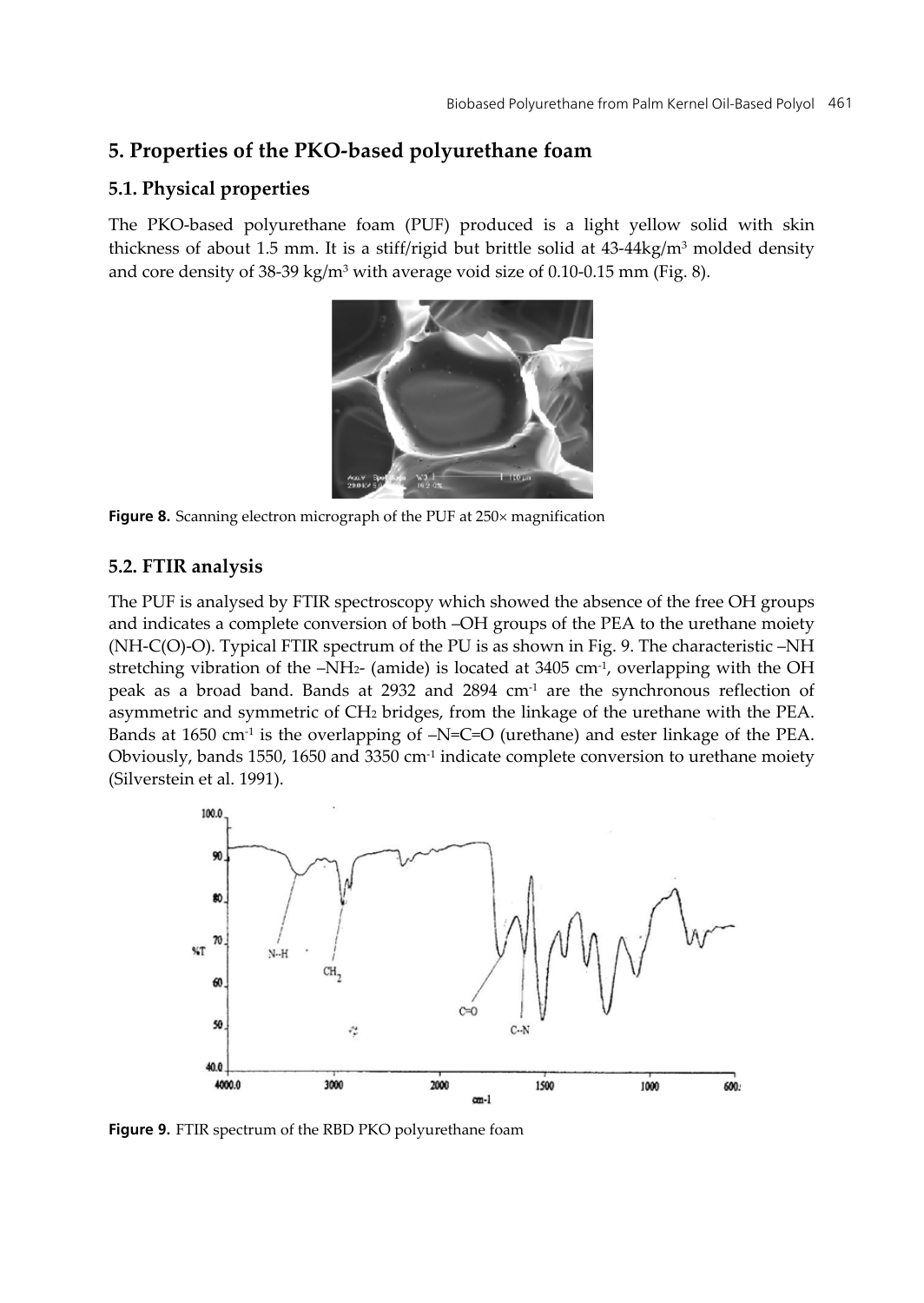#### **5.3. Thermal properties**

The thermal instability of a PU may be defined as the ease by which heat produces changes in the chemical structure of the polymer network. These may involve simple bond-rupturing dissociation or reaction reversals and provide more volatile components, or they may result in extensive pyrolysis and fragmentation of the polymer. This characteristic provides a measure of fire hazard in that a more thermally stable polymer is less likely to ignite and contribute to a conflagration than a less stable one (Burgess, Jr. & Hilado 1973). Thermodynamic parameters such as decomposition temperatures, percentage of weight loss, melting temperature,  $T_m$  and glass transition temperature,  $T_g$  were determined by thermal analyses of the PU.

TGA thermogram of the PU is as shown in Fig. 10. Presence of three degradation stages implying the presence of three thermal degradation temperatures. It was thermally stable at 191.9ºC, a common stability temperature for PU (Hepburn 1991). The initial weight loss of about 41.24% commences at 191.9 to 396.9ºC. Tmax from the DTA curve occurred at 275ºC attributed by carbon dioxide trapped in the sample. Degradation started at 396.3 to 498.4ºC, which was initially a fast process. The total weight loss up to 500°C is 74%. This second stage of degradation rationalized the urethane linkage reported by Hepburn (1991).



**Figure 10.** TGA thermogram of the RBD PKO PU foam

There is no indication of melting and crystallization temperatures curves in the DSC thermogram of the PU foam. Therefore, this polymer could be identified as an amorphous polymer (Badri et al. 2000). The glass transition temperature is 39.74ºC, a regular glass transition temperature for thermosetting polymers, with heat capacity of 33.0 J/g. Since the heat of evaporation of water is 2300J/g, moisture content of the PU was detected to be 1.43%.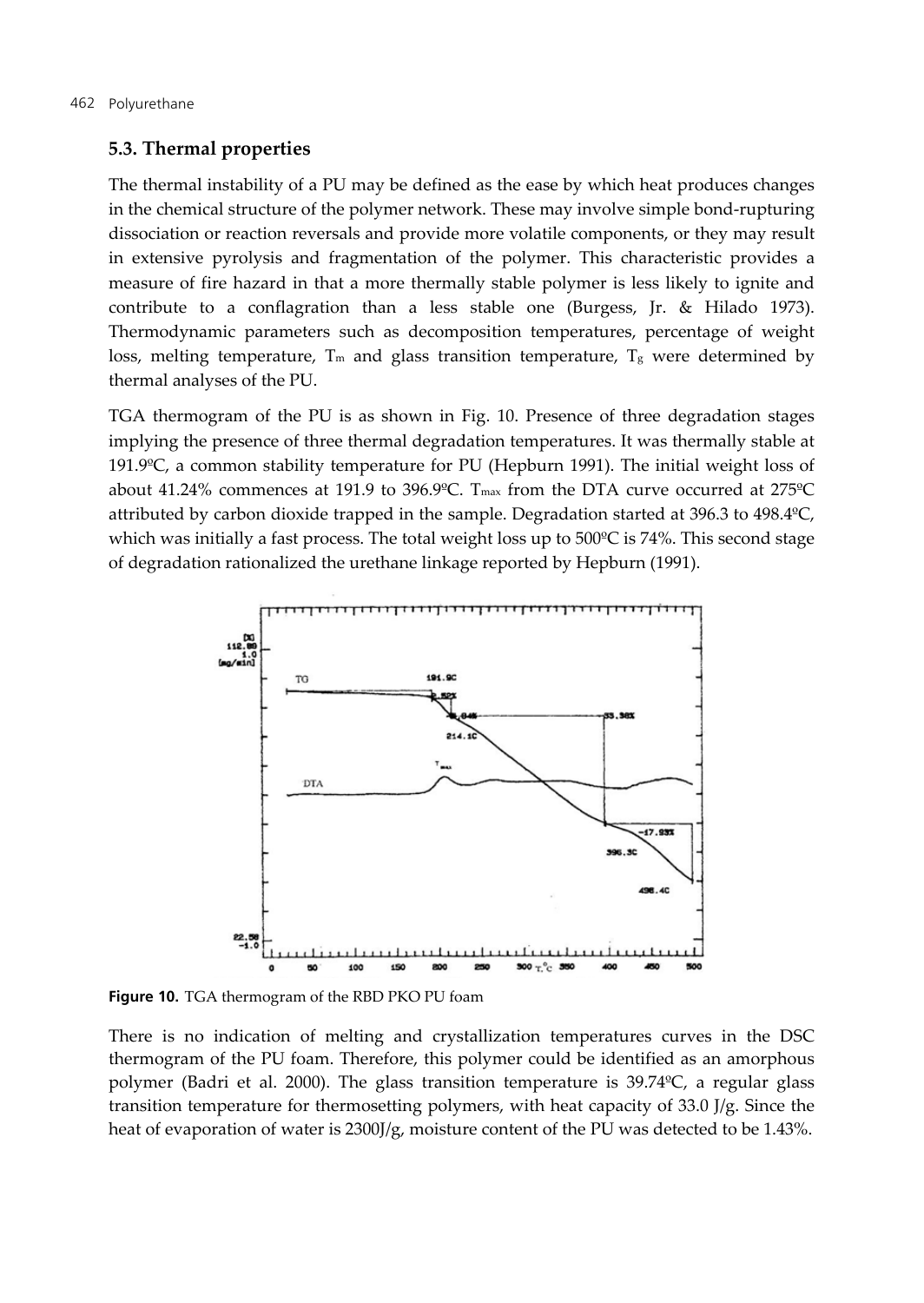However, the initial thermal conductivity of PU foam is found to be 0.0244 W/m-K. This is expected since it is a water-blown PU system where water has poor properties i.e. boiling point and k-factor compared to its industrial counterpart, chlorofluorocarbon, CFC (Crawford & Escarsega 2000). Low thermal conductivity is normally contributed by the low boiling point of the blowing agent such as CFC and finer cell structure of the foam (Hardings 1965, Frisch 1985, Hepburn 1991). However, another fact to be remembered is that water is a chemical blowing agent compared to CFC, a physical blowing agent. Water is capable of interfering in the polymerization of polyurethane by producing by-product such as urea and large amount of carbon dioxide when being used I larger quantity. Functionality of polyols also plays an important role in producing good insulated material (Wood 1990, Hass and Uhlig 1985).

### **5.4. Mechanical properties**

The mechanical properties of the foam produced from the derivatized RBD PKO show comparable results (Table 5) to the British Standard requirement (practiced by industry such as building construction industry). It is expected for water-blown PU foam to have lower compressive stress at 5% strain and the compression due to irregular formation of cellular structure. This decreased the strength upon higher percentage of strain. Table 5 showed the summary of the mechanical properties of the PU foam.

The dimensional stability which is described in percentage of volume change indicated changes of -0.090% and 0.012% at -15±2 °C and 70±2 °C at 95±5% relative humidity for 24 hours respectively. A very minimum shrinkage and expansion problem was observed on the foam prepared from this palm oil-based polyurethane polyol in a water-borne system. Identical resin formulation was used using petroleum-based polyol to substitute the palmbased polyol. Major shrinkage and expansion problems were observed. Shrinkage and expansion problems are normally used as indicators of how good the foam is as an insulator. The mechanical properties could be enhanced by using low or high pressure dispersing machines (Oertel 1993). Better mechanical properties could also be achieved by introducing filler in the PU system (Rozman et al. 2001<sup>a</sup>, 2001<sup>b</sup>, 2000, 1998).

### **5.5. Rheological and kinetic properties**

The PU system is polymerized kinetically using tetramethylhexadiamine, TMHDA as a gel/blow catalyst and pentamethyldiethylenetetramine, PMDETA as a blow catalyst. The addition of both catalysts is very minimum (0.05-0.10 pbw) in achieving an optimum kinetic reaction time (Tamano et al. 1996) especially when reactive RBD PKO-based polyol (Scheme 2) is used in the formulation. The cream time, gelling/fiber time, tack-free time and rise time (Appendix B) were 23, 71, 105 and 156 seconds respectively at 20ºC. The PUF is demolded after 10 minutes of mixing with skin thickness of about 1.5 mm. It has a flow index of 1.050 cm/g, a moderate flowability PU system (Colvin 1995). This is assumed to be helpful in reducing the consumption of raw materials, especially the RBD PKO-based polyol.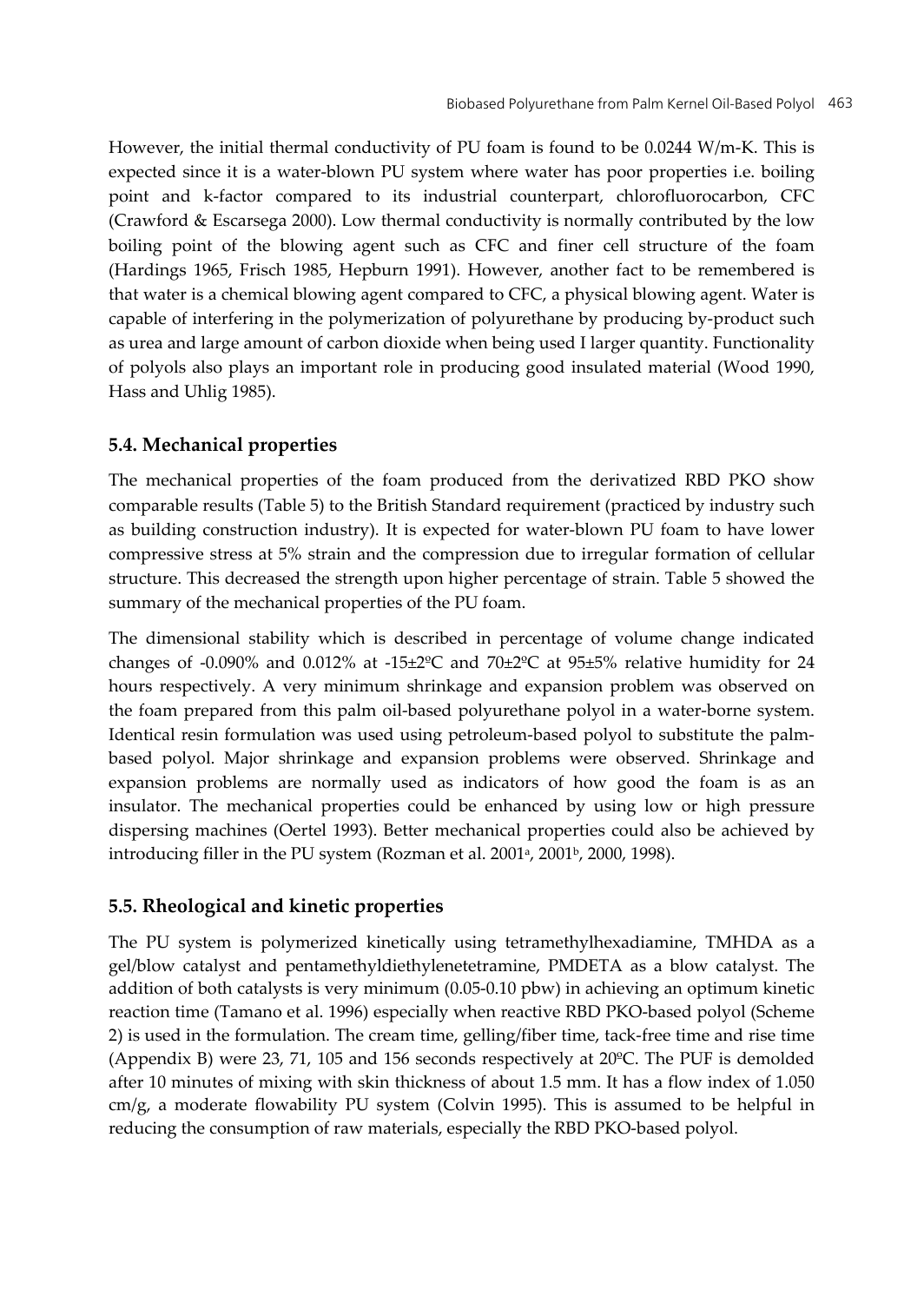#### **5.6. Resistance to environmental stress**

The chemical resistance of the PU with normal closed-cell structures of rigid urethane foam prepared from the crude MDI and RBD PKO-based polyol is carried out to investigate the limitation of the interactions with surroundings to the surface layer in order to produce a chemically and physically stable material. Effects produced by chemical agents depend both on the chemicals and on the permeability of cell membranes. Solubility of the chemical in the foam affects both permeability and swelling. Results obtained are not representative of other temperatures, concentrations or exposure times.

| Parameter                                     | Method                              | <b>Standard</b> | <b>Results</b>       |
|-----------------------------------------------|-------------------------------------|-----------------|----------------------|
| *Apparent molded                              | BS 4370:Part 1:1988                 | Min 38          | $43.6 \pm 0.85$      |
| density, kg/m <sup>3</sup>                    | (Method 2)                          |                 |                      |
| *Apparent density (core), BS 4370:Part 1:1988 |                                     | <b>Min 35</b>   | $38.9 \pm 0.53$      |
| $\text{kg/m}^3$                               | (Method 2)                          |                 |                      |
| *Compressive strength to BS 4370:Part 1:1988  |                                     | <b>Min 180</b>  | $185.7 \pm 8.22$     |
| foam rise at 10%                              | (Method 3)                          |                 |                      |
| deflection, kPa                               |                                     |                 |                      |
| *Compressive stress at<br>5% strain, kPa      | BS 4370: Part 2: 1993<br>(Method 6) | <b>Min 140</b>  | $105.4 \pm 2.41$     |
|                                               | BS 4370: Part 1: 1988               | Not available   | $8.52 \pm 0.46$      |
| Compressive modulus,<br>N/m <sup>2</sup>      | (Appendix A)                        |                 |                      |
| *Dimensional stability,%                      | BS 4370: Part 1: 1988               |                 |                      |
|                                               | (Method 5B)                         |                 |                      |
|                                               | At $-15 \pm 2$ °C for 24h           | Maximum 1.0     | Length: -0.151 ±0.03 |
|                                               |                                     |                 | Width: -0.433 ±0.03  |
|                                               |                                     |                 | Thickness: 1.373     |
|                                               |                                     |                 | $\pm 0.06$           |
|                                               | At 70 $\pm 2$ °C, 95 $\pm 5\%$ r.h. | Maximum 3.0     | Length: 0.359 ±0.25  |
|                                               | for 24h                             |                 | Width: 0.017 ±0.04   |
|                                               |                                     |                 | Thickness: 1.654     |
|                                               |                                     |                 | $\pm 0.09$           |
| *Apparent water                               | BS 6586: Part 1: 1993               | Maximum 6.5     | $2.25 \pm 0.89$      |
| absorption,%                                  | (Annex D)                           |                 |                      |
| Shore A Hardness                              | ASTM D 2240                         | Not Available   | $29.0 \pm 1.4$       |

Note: \* Physical property requirements following BS6586: Part 1: 1993 industrial standard.

**Table 5.** The mechanical properties of the PU foam synthesized from the RBD PKO-based polyol.

Fig. 11 illustrates the compressive strength at 10% deflection and 5% strain as well as its compression modulus upon exposure to stress. All resistivity test medium being used result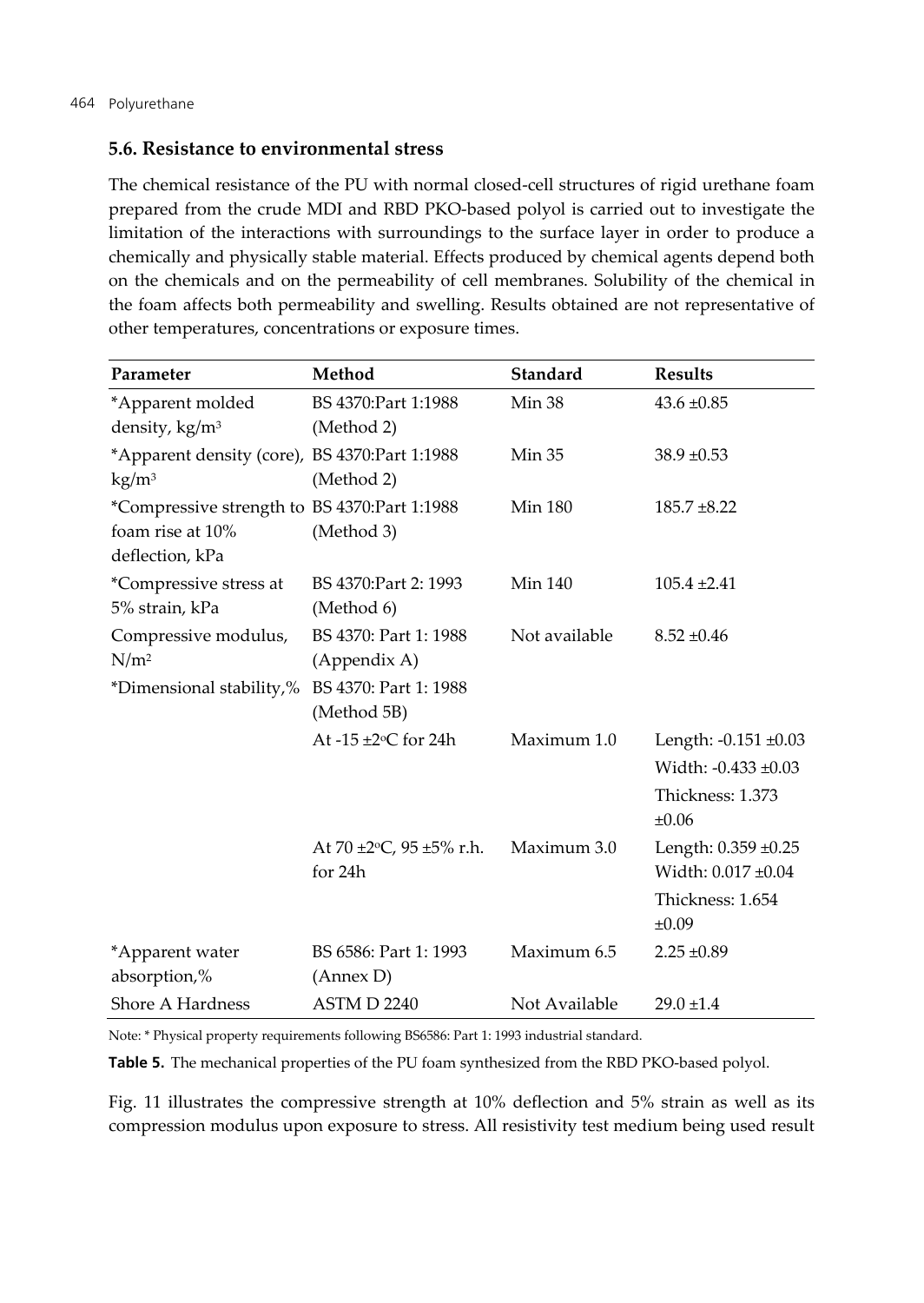in a major increment in the strength at 10% deflection. Readings of above 0.20MPa (compared to the control foam) with maximum compressive strength are observed in benzene at about 0.34MPa, followed by PUF at ambient temperature (0.30MPa), freeze-thaw condition (0.26MPa), 10% NaOH (0.25MPa), saltwater (0.20MPa) and finally 10% HNO3 (0.19MPa). The same trend is observed in compressive strength at 5% strain where the maximum value is encountered at freeze-thaw condition followed by at ambient temperature, 10% NaOH and finally benzene. The compression modulus reaches as high as 11.0MPa and others are in the range of 8.0 to 9.0MPa.



**Figure 11.** Effect of various environmental stresses on the compressive strength and compression modulus of the RBD PKO-based PU foam

Practically, the absorption of chemicals into the foam results in swelling of the cell faces, which apparently increases the compressive strength. Weathering conditions (ambient and freeze-thaw) however are very much dependence on the diffusion rate of carbon dioxide being replaced by the air which causes expansion of the foam and increases the compressive strength (Wood 1990). The foams are found to be unaffected by the test medium basically due to the mixture of organic components (RBD PKO-based polyol and MDI). Rigid PU foam is stable in the present of most solvents such as found in binders and sealers (Oertel 1993).

Physically, the foam becomes spongy with the formation of waxy material on the surface of the foam, as a result of prolonged exposure to benzene as an aromatic hydrocarbon. It is important to note that ester-based polyurethanes are easily attacked by hot aqueous alkali or moderately concentrated mineral acids, swollen by aromatic hydrocarbons and decomposed by prolonged contact with water, diluted acids and moist heat (causes swelling and slow hydrolysis) (Roff et al 1971).

The compression modulus of the PUF ranges from 7.8 to 10.8MPa. the compression modulus for the control PUF is at 8.5MPa which is lower compared to the modulus in 10%HNO3,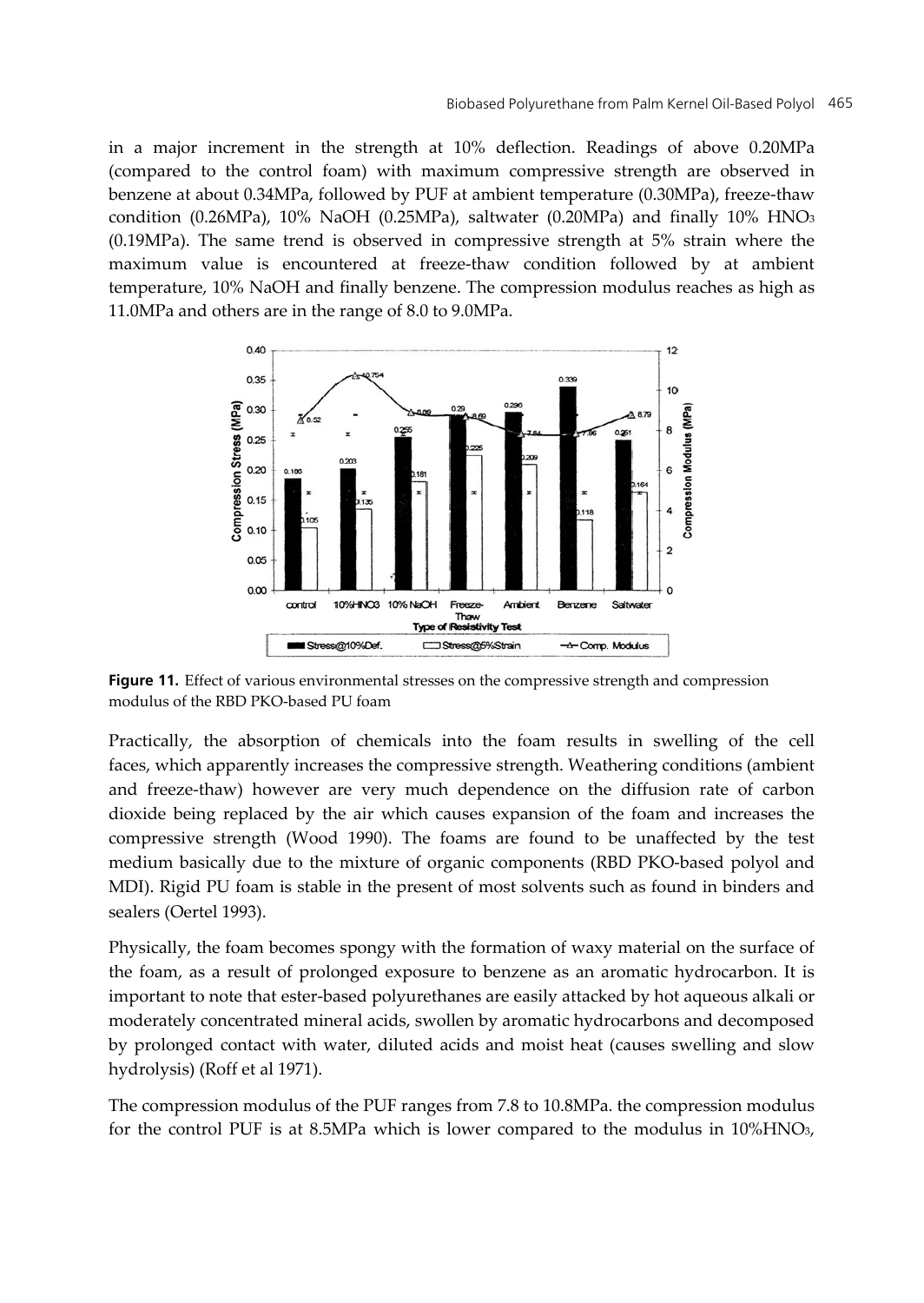10%NaOH, under freeze-thaw condition, and in saltwater but higher if compared to the modulus of the rest of the resistivity test.

Rigid PU prepared has high resistivity to the action of most organic solvents and are seriously degraded only by strong acid, oxidizing agent and corrosive chemicals. Only stronger polar solvents, which significantly swelled the polymer, led to shrinkage of the foam structure. Evaporation of the solvent normally returns the polymer to its original state (Oertel 1993).

# **6. Conclusion**

Several advantages are foreseen from this study. Some important advantages are being identified through this method of polyol production. Firstly, it is attractive and economical. RBD PKO-based polyol is a naturally formed macromolecules found in Malaysia. It is extremely plentiful, easy to process and refine, capable of being cultivated with minimum capital investment and suitable for conversion to quality polyols using an inexpensive reaction process. Secondly is the simplicity of the process, which requires only a few reactors for producing the polyol as well as formulating the resin. Commercially, the process acquires only a few personnel to produce consistently good quality polyols. Thirdly, compare to the manufacturing of the petrochemical-based polyols, the process is relatively safe, where it involves the usage of hazardous chemicals. Generally, it is non-toxic and of low volatility.

Two major environmental advantages can be realized. Firstly, the source of oil is truly renewable, where it does not lead to permanent depletion of resources which has a limited global availability. Secondly, the amount of energy required to convert the natural oils to polyol is considerably less than using the conventional process. The foam made from this RBD PKO-based polyol is low in density, light in color, high in strength but low in water sorption. The produced RBD PKO-based polyurethane foam in this study also has other advantages as tabulated in Table 6.

| Property                 | Rating  | Consequence             | <b>Benefit</b> |
|--------------------------|---------|-------------------------|----------------|
| Thermal Insulation       | Highest | <b>Thinnest Section</b> | Space          |
| Rigidity                 | High    | Added Strength          | Structural     |
| Adhesion                 | High    | No glue-line            | Manufacturing  |
| Dimensional Stability    | High    | Non-sag, non-heave      | Maintenance    |
| Density                  | Low     | Lightweight             | Handling       |
| Water Vapor Transmission | Low     | Less Condensation       | Construction   |

**Table 6.** The advantages of producing RBD PKO-based polyurethane.

The PUF meets the British Standard requirements in any medium of the tested environmental stress test. This ester-type polyurethanes are easily attacked by prolonged contact with water, diluted acids and moist heat (causes swelling and slow hydrolysis) and swollen by aromatic hydrocarbons. These rigid PUs either the PUF, are resistant to the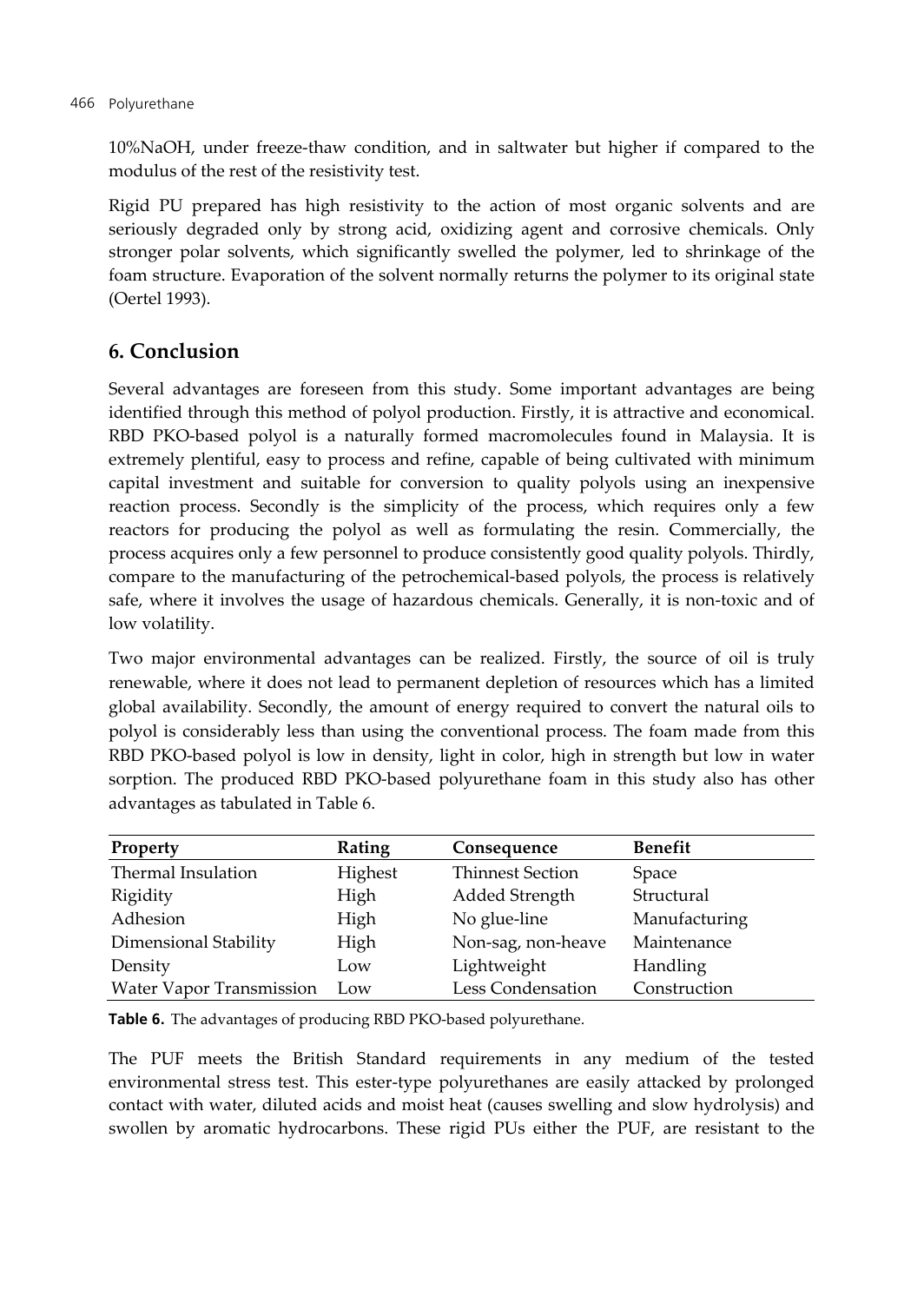action of most organic solvents and are seriously degraded only by strong acids, oxidizing agents and corrosive chemicals. Only polar solvents, which significantly swell the polymer, lead to shrinkage of the foam structure. Evaporation of the solvent normally returns the polymer to its original state.

In terms of application, these composites are most suitable in structures where stiffness and dimensional stability are of prime importance but is only a secondary choice to areas where structural strength is more vital than the component rigidity.

# **Author details**

Khairiah Haji Badri *Polymer Research Center, Faculty of Science and Technology, Universiti Kebangsaan Malaysia, Selangor, Malaysia* 

# **Acknowledgement**

These works on the production of the RBD PKO-based polyol and other ranges of polyurethane polyols have been at present being produced at larger scale and ready to depart January 2012. This is being brought into realization with the support of Universiti Kebangsaan Malaysia under its entities School of Chemical Sciences and Food Technology, Polymer Research Center and Faculty of Science and Technology (UKM-OUP-FST-2012) for all the facilities provided. Thank you to Ministry of Higher Education, Ministry of Science, Technology and Innovation (previously known as Ministry of Science, Technology and Environment) and Yayasan Felda for the financial supports. Major contributions definitely came from graduates and colleagues of Universiti Kebangsaan Malaysia. For special individuals who initiated this project, Zulkefly Othman and in memory Haji Badri Haji Zakaria, my greatest thanks to both of you.

# **7. References**

- Ahmad, S., Siwayanan,P. & Wiese, D. 1995. Porim and INTERMED Sdn.Bhd. Malaysian Patent Application Number. PI9502302. Filling Date: 7 August, 1995.
- Alfani, R., Iannace, S.&Nicolois, L. 1998. Synthesis and Characterization of Starch Based Polyurethane Foams. *J. Appl. Polym*. Sci. 68 (5) : 739-745
- Apukhtina, N.P. 1973. Methods for Increasing the Thermal Stability of Polyurethanes: Soviet Urethane Technology, Ed. Schiller, A.M. pp. 198-210. Connecticut: Technomic Publishing Co., Inc.

Arnold, J.M. 1983. *Vegetable Oil Extended Polyurethane System.* US 4375521

- Athawale, V.D., Rathi, S.C. & Bhabe, M.D. 2000. Novel Method For Separating Fatty Ester From Partial Glycerides in Biocatalytic Transesterification Of Oils, *Separation and Purification Technology*, 18:3:209-215.
- Austin, P.E., Derderian, E.J.& Kayser, R.A. 2000. Hydrosilation in High Boiling Natural Vegetable Oils. US 6071977.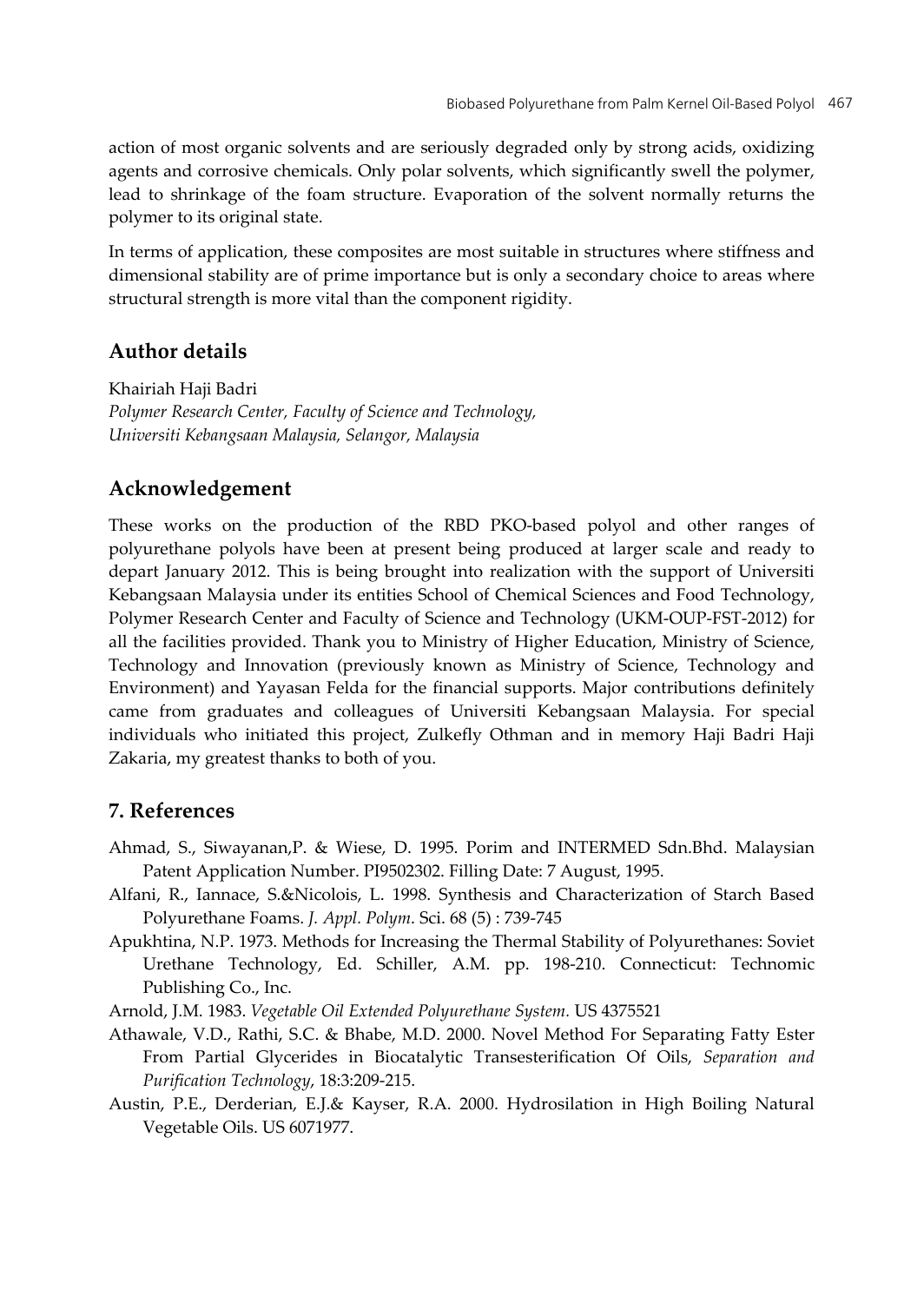- Norzali N.R.A., Badri, K.H. & Nawawi, M.Z. 2011a. Loading Effect of Aluminum Hydroxide onto the Mechanical, Thermal Conductivity, Acoustical and Burning Properties of the Palm-based Polyurethane Composites, Sains Malaysiana 40(7): 737-742
- Norzali N.R.A., Badri, K.H. & Nawawi, M.Z. 2011<sup>b</sup>. The Effect Of Aluminium Hydroxide Loading On The Burning Property of The Palm-Based Polyurethane Hybrid Composite, Sains Malaysiana 40(4):385–390.
- Liow, C.H., Badri, K.H. & Ahmad, S.H. 2011. Mechanical and Thermal Properties of Palm-Based Polyurethane Composites Filled With Fe3O4, PANI and PANI/F e3O4, Sains Malaysiana 40(4): 379–384.
- Wong, C. S. & Badri, K.H. 2010. Sifat Terma Dan Kerintangan Api Poliuretana Berasaskan Minyak Isirung Sawit Dan Minyak Kacang Soya, Sains Malaysiana, 39 (5): 775-784.
- Badri, K.H. & Redhwan, A. M. 2010. The effect of phosphite loading on the mechanical, thermal and fire properties of palm-based polyurethane, Sains Malaysiana, 39 (5): 769- 774.
- Mat Amin, K. A., Badri, K.H. & Othman, Z. 2007. Oil Palm-Based Hybrid Biocomposites with Kaolinite. Journal of Applied Polymer Science 105:2488-2496.
- Badri, K.H., Ujar, A. H., Othman, Z. & Sahaldin, F. H. 2006<sup>a</sup>. Shear Strength of Wood-to-Wood Adhesive Based on Palm Kernel Oil, Journal of Applied Polymer Sciences, 100(3): 1750-1759
- Badri, K.H., Mat Amin, K. A., Khalid, N. K., Othman, Z. & Abdul Manaf, K. 2006<sup>b</sup>. Effect Of Filler-To-Matrix Ratio On The Mechanical Strength Of Palm-Based Biocomposite Board, Polymer International, 55: 190-195
- Badri, K.H. & Mat Amin, K. A. 2006<sup>c</sup>. Oil Palm-Based Biocomposites. Journal of Oil Palm Research, (Special Issue-April 2006):103-113
- Badri, K.H., Othman, Z. & Mohd Razali, I. 2005. Mechanical properties of polyurethane composites from oil palm resources. Iranian Polymer Journal, 14 (5): 987-993
- Badri, K.H., Othman, Z. & Ahmad, S.H. 2004<sup>a</sup>. Rigid Polyurethane Foams From Oil Palm Resources, Journal Of Materials Science. 39(16-17):5541-5542
- Badri, K.H., Shahaldin, F. H. & Othman, Z. 2004<sup>b</sup>. Indigenous Coating Material From Palm Oil-Based Polyamide. J. Mater. Sci. Letters,39 (13):4331-4333.
- Khairiah Haji Badri. 2002. Preparation and Charaterization of Polyurethane Foam from RBD Palm Kernel Oil-Based Polyurethane Polyol and Oil Palm Empty Fruit Bunch Fiber As Filler. *Proceeding of National Science Fellowship (NSF) Workshop*, pp 114-120.
- Badri, K.H., Ahmad, S.H & Zakaria, S. 2000<sup>a</sup>. Development of Zero ODP Rigid Polyurethane Foam From RBD Palm Kernel Oil: *J. Mater. Sci. Letters*, 19: 1355-1356.
- Badri, K.H, Ahmad, S.H. & Zakaria, S. 2000<sup>b</sup>. Thermal, Crystallinity and Morphological Studies on the Filled RBD Palm Kernel Oil Polyurethane Foam: *Nuclear Science Journal of Malaysia*, 18 (2): 57-62.
- Badri, K.H., Ahmad, S.H. & Zakaria, S. 2001<sup>a</sup>. Production of a High-Functionality RBD Palm Kernel Oil-Based Polyester Polyol. *J. Appl. Polym. Sci.*, 81 (2): 384-389.
- Benli,S., Yilmazer, U., Pekel, F. & Ozkar, S. 1998. Effect of Fillers on Thermal and Mechanical Properties of Polyurethane Elastomer*, J. Appl. Polym. Sci*. 68: 1057-1065.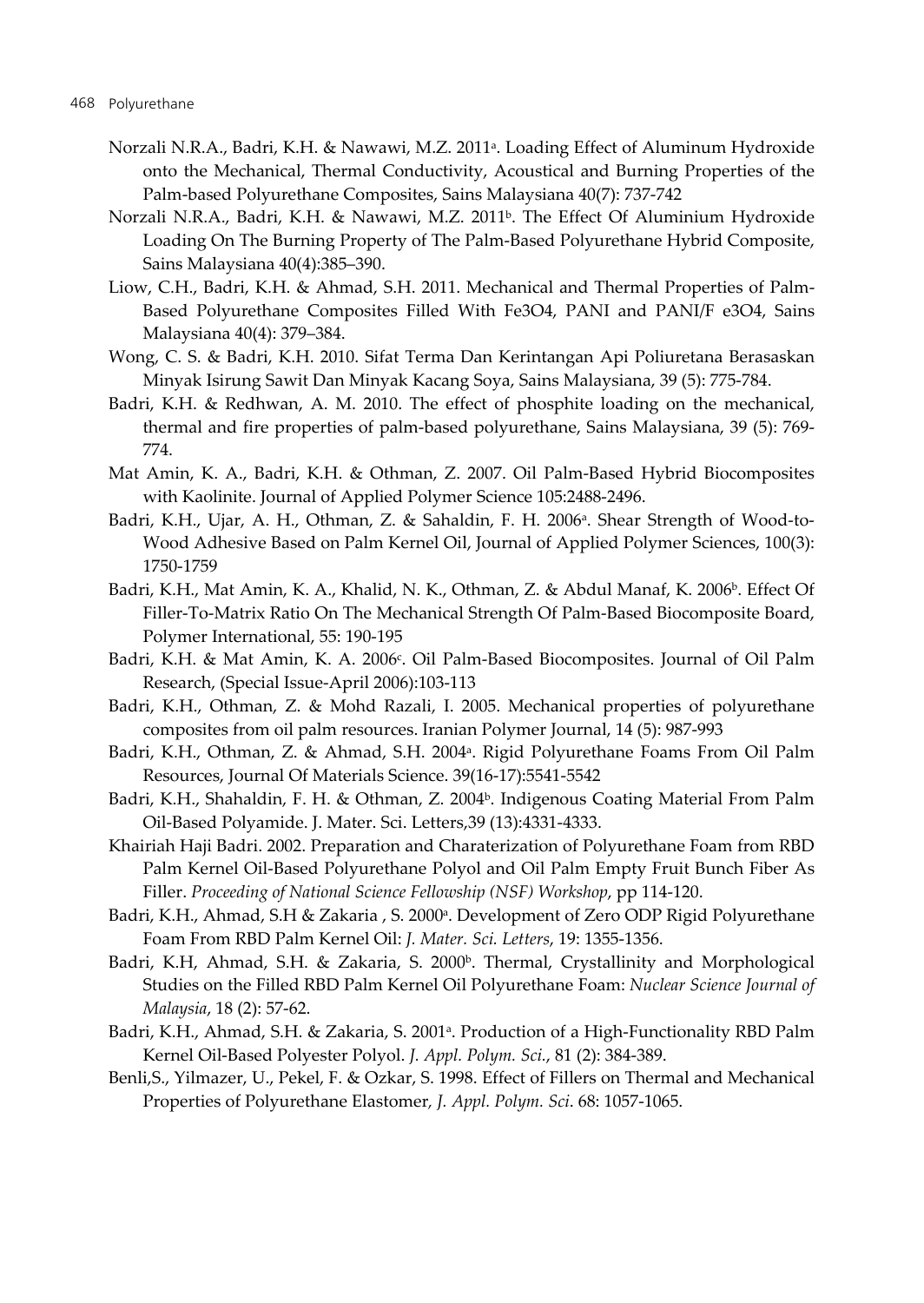- Berlin, A.A. & Zhitinkina, A.K. 1982. Foam Based on Reactive Oligomers, Polyurethane Foams, pp. 51-111. London: Howard Publishing Inc.
- Bhunia, H.P., Jana, R.N., Basak A., Lenka, S. & Nando, G.B. 1998. Synthesis of Polyurethane From Cashew Nut Shell Liquid (CNSL), A Renewable Resource. *J. Appl. Polym. Sci*. 36 (3): 391-400.
- Burgess, Jr., P.E & Hilado, C.J. 1973. Thermal Decomposition and Flammability of Foams: *Plastic Foams* Part II. Ed. Frisch, K.C & Saunders, J.H. pp. 855-871. New York: Marcel Dekker, Inc.
- C:\Database\wiley275.1.1999. Library Search of Acquisition Method. University of Malaya.
- Chian, K.S. & Gan, L.H. 1998. Development of a Rigid Polyurethane Foam From Palm Oil. *J. Appl. Polym. Sci.*, 68 (3): 509-515
- Chittolini, C. 1999. *Polyurethane Foam-Mixing Isocyanate Component and Polyol Component Including Pentane and Dialkanolamine Derived from Vegetable Oil or Fat to Make Polyurethane Foam*. US 5859078
- Colvin, B.G. 1995. Low Cost Polyols From Natural Oils, *U'tech Asia '95*. 36: 1-10
- Crawford, D.M. & Escarsega, J.A. 2000. Dynamic Mechanical Analysis of Novel Polyurethane Coating for Military Applications. *Thermochimica Acta*, 357-358: 161-168
- Cunningham, R.L., Gordon, S.H., Felker, F.C. & Eskins, K. 1997. Jet-Cooked Starch Oil Composite in Polyurethane Foams. *J. Appl. Polym.Sci*. 64 (7): 1355-1361
- Frisch, K.C. 1985. Fundamental Chemistry and Catalysis of Polyurethanes, *Polyurethane Technology*, Ed. Bruins, P.F. pp. 12-17. New York: Interscience Publishers.
- Harding, R.H. 1965. Effect of Cell Geometry On PU Foam Performance, *J. Cell. Plastics*, 1: 224
- Hass, P.F. & Uhlig, K. 1985. Additive and Auxiliary Materials, *Polyurethane Handbook,* 2nd ed. Ed. Oertel, G. pp. 98. New York: Hanser Publisher.
- Hepburn, C. 1991. Polyurethane Elastomers. 2<sup>nd</sup> ed., pp. 441: Great Britain: Elsevier Science Publishers Ltd.
- IR Mentor Pro Classes. 1990. Bio-Rad Laboratories, Sadtler Division, PEIM: 6
- Javni,I., Petrovic, Z.S., Guo, A. & Fuller, R. 1999. Thermal Stability of Polyurethane-Based on Vegetable Oils. Annu. Tech. Conf.-Soc. Plast. Eng. 3: 3801-3805
- Jedlinski, Z.J. 1992. Polyester: Handbook of Polymer Synthesis Part A, Ed. Kricheldorf, H.R. pp. 645-648. London: McGraw-Hill.
- Loudon, G.M. 1988. Chemistry of Carboxylic Acids, *Organic Chemistry.* 2nd ed.pp. 816-817. London: Mc Graw Hill.
- Mohapatra, D.K., Das, D., Nayak, P.L. & Lenka, S. 1998. Polymers From Renewable Resources. XX. Synthesis, Structure And Thermal Properties Of Semi- Intherpenetrating Polymer Networks Based On Cardanol-Formaldehyde Substituted Aromatic Compounds Copolymerized Resins And Castor Oil Polyurethanes. *J. Appl. Polym. Sci.* 70 (5): 837-842
- Nayak, P., Mishra, D.K., Parida, D., Sahoo, K.C., Nanda, M. Lenka, S. & Nayak, P.L. 1997. Polymers From Renewable Resources. IX. Interpenetrating Polymer Networks Based On Castor Oil Polyurethane Poly(hydroxylethylmetacrylate): Synthesis, Chemical, Thermal and Mechanical Properties. *J. Appl. Polym. Sci*. 63 (5): 671-679